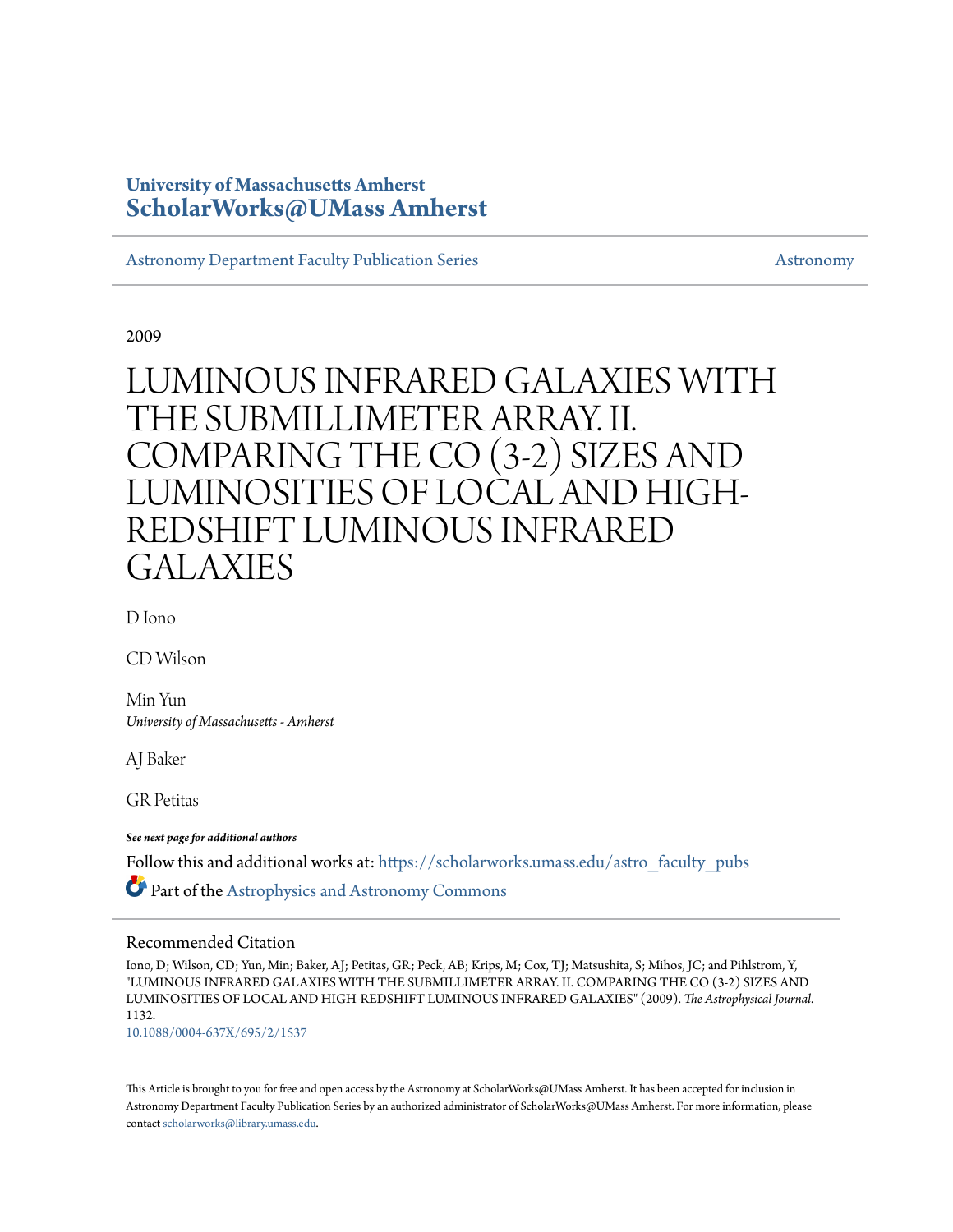## **Authors**

D Iono, CD Wilson, Min Yun, AJ Baker, GR Petitas, AB Peck, M Krips, TJ Cox, S Matsushita, JC Mihos, and Y Pihlstrom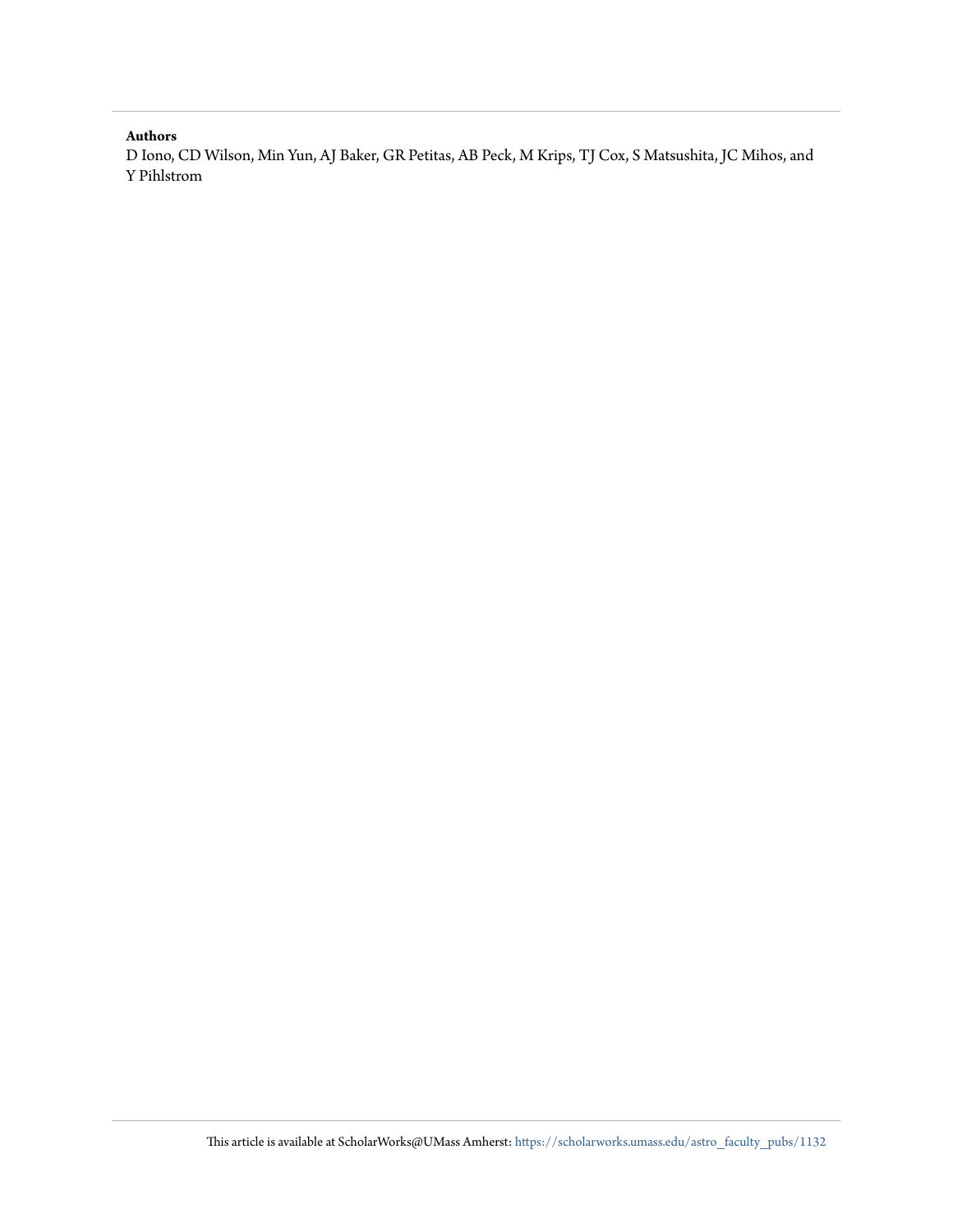### LUMINOUS INFRARED GALAXIES WITH THE SUBMILLIMETER ARRAY: II. COMPARING THE CO (3–2) SIZES AND LUMINOSITIES OF LOCAL AND HIGH-REDSHIFT LUMINOUS INFRARED GALAXIES

DAISUKE  $\text{IonO}^{1,2}$ , Christine D. Wilson<sup>3</sup>, Min S. Yun<sup>4</sup>, Andrew J. Baker<sup>5</sup>, Glen R. Petitpas<sup>6</sup>, Alison B. Peck<sup>7</sup>, Melanie Krips<sup>6</sup>, T. J. Cox<sup>6</sup>, Satoki Matsushita<sup>8</sup>, J. Christopher Mihos<sup>9</sup>, Ylva Pihlstrom<sup>10</sup>

Draft version February 1, 2009

### ABSTRACT

We present a detailed comparison of the CO  $(3-2)$  emitting molecular gas between a local sample of luminous infrared galaxies (U/LIRGs) and a high redshift sample that comprises submm selected galaxies (SMGs), quasars, and Lyman Break Galaxies (LBGs). The U/LIRG sample consists of our recent CO  $(3-2)$  survey using the Submillimeter Array while the CO  $(3-2)$  data for the high redshift population are obtained from the literature. We find that the  $L'_{CO(3-2)}$  and  $L_{\rm FIR}$  relation is correlated over five orders of magnitude, which suggests that the molecular gas traced in CO (3–2) emission is a robust tracer of dusty star formation activity. The near unity slope of  $0.93 \pm 0.03$  obtained from a fit to this relation suggests that the star formation efficiency is constant to within a factor of two across different types of galaxies residing in vastly different epochs. The CO (3–2) size measurements suggest that the molecular gas disks in local U/LIRGs  $(0.3 - 3.1 \text{ kpc})$  are much more compact than the SMGs  $(3 - 16 \text{ kpc})$ , and that the size scales of SMGs are comparable to the nuclear separation (5)  $-40$  kpc) of the widely separated nuclei of U/LIRGs in our sample. We argue from these results that the SMGs studied here are predominantly intermediate stage mergers, and that the wider line-widths arise from the violent merger of two massive gas-rich galaxies taking place deep in a massive halo potential.

Subject headings: galaxies: formation, galaxies: starburst, cosmology: observations, galaxies: high redshift, submillimeter

#### 1. INTRODUCTION

Ultra/Luminous Infrared Galaxies (U/LIRGs) are sources that emit large amounts of flux in the farinfrared (FIR) bands, with FIR luminosities in the range  $10^{11-12}$  L<sub>☉</sub> (for LIRGs) or even larger (>  $10^{12}$  L<sub>☉</sub> for ULIRGs) (see reviews by Sanders & Mirabel 1996; Lonsdale, Farrah & Smith 2006). These galaxies were discovered by the Infrared Astronomical Satellite (IRAS) to be fairly rare in the local universe, but show significant increase as a function of redshift (Hacking, Houck & Condon 1987). Followup optical studies of nearby U/LIRGs have revealed that the morphologies of a significant fraction of them resemble interacting/merging systems (Armus, Heckman & Miley 1987), mostly powered by starbursts with increasing contribution from Active Galactic

<sup>3</sup> Department of Physics and Astronomy, McMaster University, Hamilton, ON L8S 4M1, Canada

<sup>6</sup> Harvard-Smithsonian Center for Astrophysics, Cambridge, MA 02138

<sup>7</sup> Joint ALMA Office, Avda El Golf 40, piso 18, Santiago 7550108 Chile

<sup>8</sup> Academia Sinica Institute of Astronomy and Astrophysics, Taipei 106, Taiwan <sup>9</sup> Department of Astronomy, Case Western Reserve University,

10900 Euclid Avenue, Cleveland, OH 44106

<sup>10</sup> Department of Physics and Astronomy, University of New Mexico, Albuquerque, NM 87131

Nuclei (AGN) for IR-brighter galaxies (Kim, Veilleux, & Sanders 1998). These galaxies harbor large amounts of molecular gas (Sanders et al. 1986) that is often concentrated near the compact nuclear regions (Downes & Solomon 1998; Bryant & Scoville 1999). These observational findings were analyzed in conjunction with numerical simulations that date back as far as the 1970's (Toomre & Toomre 1972), further advanced with the inclusion of gas dynamics and star formation recipes in the 1990's (Barnes & Hernquist 1996; Mihos & Hernquist 1996) and with realistic feedback mechanisms implemented in the 2000's (Springel, Yoshida & White 2001; Springel, Di Matteo & Hernquist 2005; Cox et al. 2006). As a result, it is widely believed that tidally triggered gas compression and subsequent starbursts (and/or AGN fueling) heat the surrounding dust, are reprocessed into far-infrared emission, and result in the intriguing U/LIRG phenomenon we observe in the local as well as the high redshift universe.

Since the late 1990's, with the advent of sensitive mm/submm bolometer cameras mounted on single dish telescopes, observations of the blank sky have revealed the ubiquitous presence of unresolved sources that appear to account for a substantial fraction of the total infrared background radiation (see Lagache, Puget, & Dole 2005, for a review). By using the correlation between radio and FIR (Condon 1992), interferometric radio observations toward these sources and subsequent followup optical spectroscopy have provided substantial evidence that the origin of this emission is dusty starforming galaxies that reside at  $z \geq 2$  (Chapman et al. 2004b). The FIR luminosities and molecular gas properties in these submillimeter selected galaxies (SMGs)

<sup>1</sup> Institute of Astronomy, The University of Tokyo, 2-21-1 Osawa, Mitaka, Tokyo 181-0015, Japan

<sup>2</sup> Current address; National Radio Observatory, NAOJ, Minamimaki, Minamisaku, Nagano, 384-1305, Japan; d.iono@nao.ac.jp

<sup>4</sup> Department of Astronomy, University of Massachusetts, Amherst, MA 01003

<sup>5</sup> Department of Physics and Astronomy, Rutgers, the State University of New Jersey, 136 Frelinghuysen Road, Piscataway, NJ 08854-8019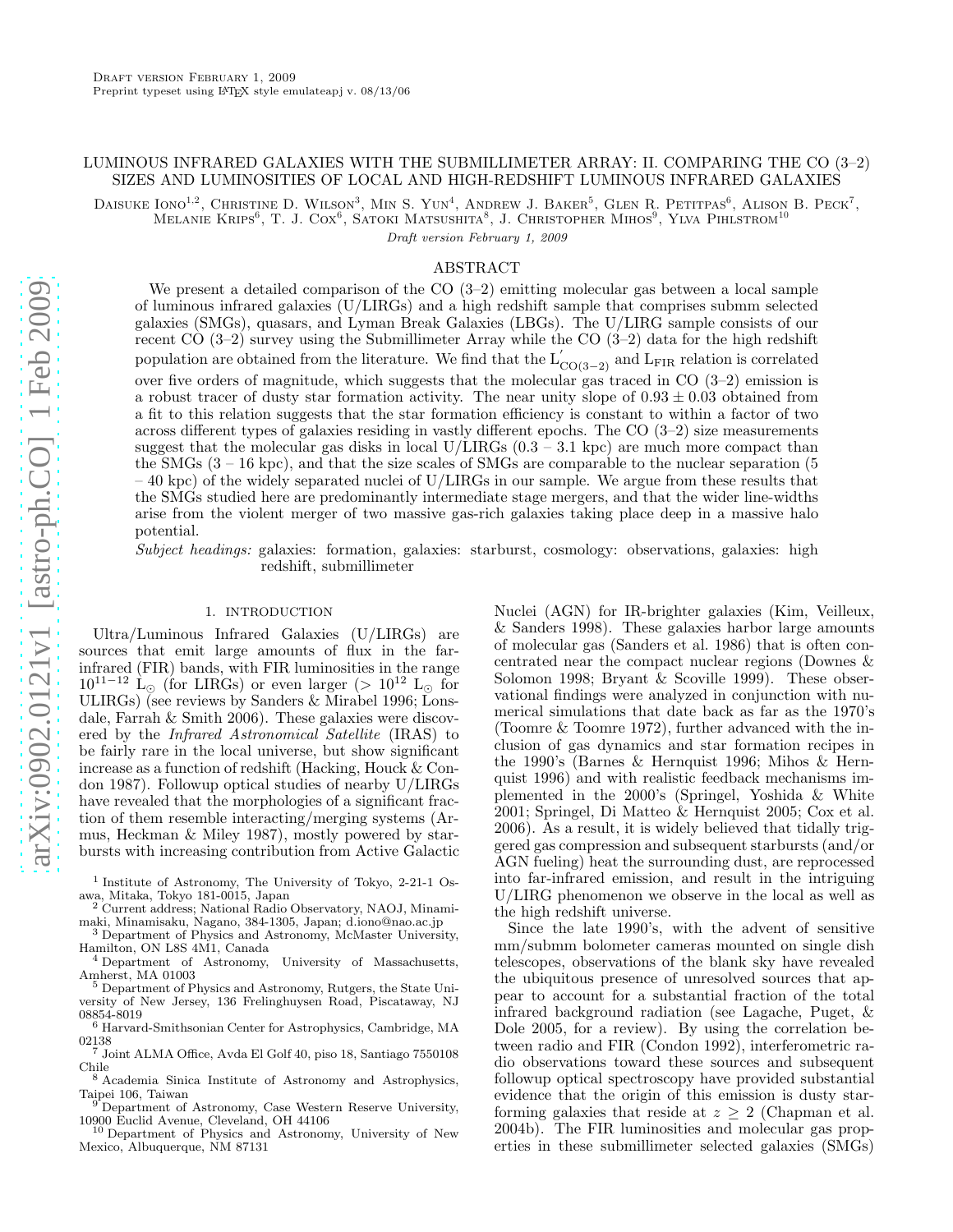are generally an order of magnitude larger than the local U/LIRGs (Greve et al. 2005; Tacconi et al. 2006, 2008). While the FIR luminosities in local U/LIRGs appear to be powered primarily by starbursts and in some cases a central AGN (e.g. Genzel et al. 1998), recent studies have suggested that the AGN contribution to the FIR luminosity is negligible in the high redshift SMGs (Pope et al. 2006, 2008).

It has long been proposed that U/LIRGs and quasars are linked through dynamical evolution of the host systems, likely by a merger event (Sanders et al. 1988a; Hopkins et al. 2005). The initial stages of the merger could be dominated by dusty starbursts (i.e. U/LIRGs and SMGs), until the central nuclear activity is stimulated by massive gas accretion. When the cold gas is consumed either by starbursts or accretion onto the central AGN, the quasar may become visible as intervening dusty high column density material along our line of sight clears away. This merger evolution scenario is partially supported by recent deep and high-resolution imaging of quasar host galaxies (Dunlop et al. 2003; Sanchez et al. 2004; Veilleux et al. 2006; Zakamska et al. 2006), where morphological signatures of interactions/mergers and spheroidal systems are evident.

Since the important fuel of the activity, whether it be starbursts or AGN, is warm and dense gas, a large sample of molecular line data in IR bright galaxies and quasars at different epochs is needed. This data set allows us to test whether the evolutionary scenario is consistent with observations in the local universe, and then to test whether it holds true at high redshifts. Single dish and interferometric observations of the CO (1–0) emission in local U/LIRGs have been carried out previously, providing significant evidence that the amount of gas in these systems is massive, and highly concentrated in the nucleus (e.g. Downes & Solomon 1998). Similar observations have been conducted in CO emission of the redshifted high-J transition lines from SMGs/quasars (see Solomon & vanden Bout 2005, for a review), but these observations are difficult due to the requirement of a precise knowledge of the redshift and the lack of sensitivity at mm/submm bands, and therefore the sample is biased toward the brightest (or gravitationally lensed) sources.

The majority of the molecular gas detections in the bright SMGs/quasars thus far from  $z \gtrsim 2$  sources are CO (3–2) (or higher J) line redshifted to the mm bands. However, directly comparing the properties of the CO (3– 2) emission in the SMGs/quasars with the CO  $(1-0)$ emission in the local galaxies can be significantly biased by excitation effects<sup>11</sup>. Thus, to properly assess the characteristics of gas in U/LIRGs and high redshift  $\text{SMGs/quasars},$  a thorough comparison of a single J transition emission line is needed. We have carried out a program at the Submillimeter Array  $(SMA)^{12}$ (Ho, Moran & Lo 2004) to observe 14 U/LIRGs in the local universe in the CO  $(3-2)$  and CO  $(2-1)$  lines (Wilson et al. 2008, Paper I hereafter). Because the critical density of CO (3–2) emission is relatively high, it is considered as an important tracer of the physical condition of the star forming gas and the associated kinematics. This common belief, however, has not been fully tested observationally because of the lack of high resolution observations of nearby and distant sources. Recent high resolution studies of local U/LIRGs show, in some cases, that the distribution and the peak of the CO (3–2) emission could be different from the lower transition CO (e.g. Iono et al. 2004).

In order to conduct an analysis that is not biased by excitation effects, we present a detailed comparison of the CO (3–2) emitting molecular gas between a local sample of U/LIRGs and a high redshift sample that comprises SMGs, quasars, and two Lyman Break Galaxies (LBGs) that have been recently detected in CO (3–2). We also include CO (3–2) data from a sample of local quiescent galaxies in some of the analyses. The U/LIRG sample consists of our recent CO (3–2) survey using the SMA (Paper I) while the CO  $(3-2)$  data for the high redshift and local quiescent galaxies are obtained from the literature.

In §2, we present the sample data and the formalism for deriving the relevant parameters. In §3, we investigate the correlation between CO (3–2) and FIR luminosities in a variety of sources, and offer possible interpretations of the derived slope and the scatter seen in the correlation. We compare the CO  $(3-2)$  source size in different sources and offer clues to the merger stage of SMGs and quasars in §4. We present our conclusions in §5. We adopt  $H_0$  $= 70 \text{ km s}^{-1} \text{ Mpc}^{-1}, \Omega_M = 0.3, \Omega_{\Lambda} = 0.7 \text{ for all of the}$ analysis throughout this paper.

#### 2. SAMPLE DATA AND DERIVED QUANTITIES

Observational details and the properties of the local U/LIRG data are described in Paper I. The U/LIRG sample consists of 14 sources, of which six are interacting/merging galaxy pairs whose nuclei are resolved into multiple components ("pre-coalescence" mergers), and eight are mergers whose nuclei are unresolved even with space-based optical images ("post-coalescence" mergers). For the remainder of the paper, the local infrared bright galaxies with  $L_{\text{FIR}} > 10^{12} L_{\odot}$  are referred to as ULIRGs, whereas galaxies with  $L_{\text{FIR}} \leq 10^{12}$  L<sub>⊙</sub> are referred to as LIRGs. The term U/LIRG is used when referring to the entire sample presented in Paper I, regardless of the FIR luminosity.

Interferometric CO (3–2) data toward SMGs were obtained from published results in Neri et al. (2003), Sheth et al. (2004), Greve et al. (2005), Tacconi et al. (2006, 2008) and Knudsen et al. (2008). A few sources that were observed in Greve et al.  $(2005)$  were also observed by Tacconi et al. (2006) at higher angular resolution, and we adopt the latter for our analysis. In addition, CO (3–2) emission in MIPS-J1428 (Iono et al. 2006a), a submm bright HyLIRG (Hyper Luminous InfraRed Galaxy; L<sub>FIR</sub> >  $10^{13}$  L<sub>☉</sub>) at  $z = 1.3$ , was also included in our SMG sample. The CO (3–2) data for the quasars were compiled from Hainline et al. (2004), Walter et al. (2004), Solomon & vanden Bout (2005), and Coppin et al. (2008). The two CO (3–2) detected LBGs, MS 1512 cB58 (cB58 hereafter) and J213512-010143 (a.k.a. the "cosmic eye", J213512 hereafter), were obtained from Baker et al. (2004) and Coppin et al. (2007), respectively

The far infrared luminosities  $(L_{\text{FIR}})$  are obtained from the IRAS Revised Bright Galaxy Sample (BGS) (Sanders

<sup>&</sup>lt;sup>11</sup> T<sub>ex</sub> = 33 K and n<sub>crit</sub> =  $3.6 \times 10^4$  cm<sup>-3</sup> for CO (3-2) whereas T<sub>ex</sub> = 6 K and n<sub>crit</sub> =  $2.2 \times 10^3$  cm<sup>-3</sup> for CO (1-0)

<sup>&</sup>lt;sup>12</sup> The Submillimeter Array is a joint project between the Smithsonian Astrophysical Observatory and the Academia Sinica Institute of Astronomy and Astrophysics, and is funded by the Smithsonian Institution and the Academia Sinica.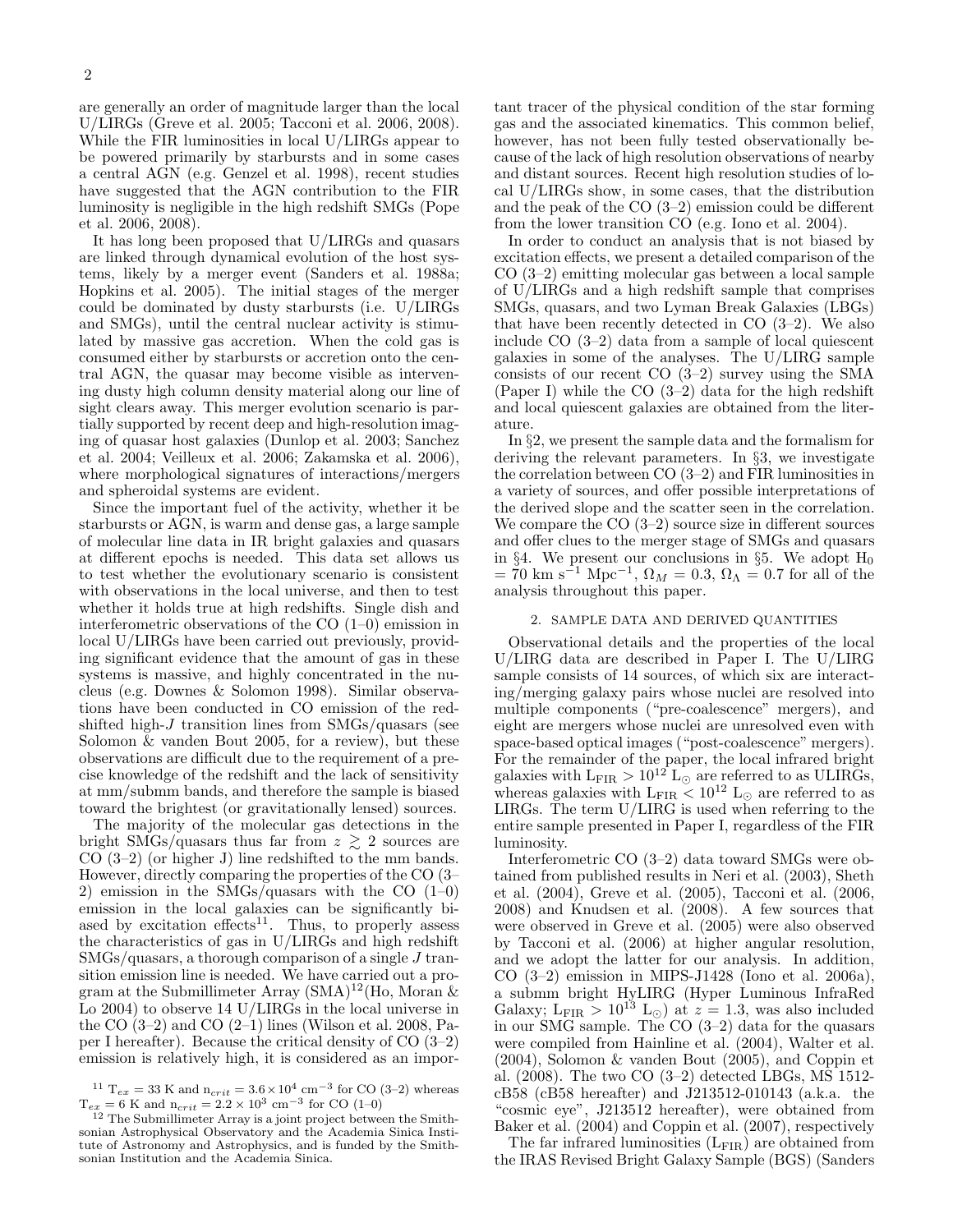et al. 2003) for all of the U/LIRGs. The  $L_{\text{FIR}}$  of SMGs/quasars are derived by fitting a theoretical starburst spectral energy distribution (SED) (Efstathiou, Rowan-Robinson, & Siebenmorgen 2000) to the observed FIR to radio flux densities (Yun & Carilli 2002). The same SEDs were used to compute the  $L_{\text{FIR}}$  of the three local ULIRGs in our sample, and we found that they are consistent with the Sanders et al. (2003) values to within  $< 50\%$ . The L<sub>FIR</sub> of the LBGs are obtained from Baker et al. (2004) and Coppin et al. (2007). The sample sources along with various physical properties used in this study are presented in Table 1.

We derive the following physical properties for the analysis of this paper. The derived physical properties of all of the sources are presented in Table 2.

(1) The CO (3–2) luminosity,  $L'_{CO(3-2)}$  [K km s<sup>-1</sup> pc<sup>2</sup>], is derived using

$$
L'_{\text{CO}(3-2)} = 3.25 \times 10^7 \ S_{\text{CO}(3-2)} \ \nu_{obs}^{-2} \ (1+z)^{-3} \ D_L^2. \ (1)
$$

where  $S_{\text{CO}(3-2)}$  is the integrated CO(3–2) intensity in Jy km s<sup>-1</sup>,  $\nu_{obs}$  is the observed frequency in GHz,  $D_L$  is the luminosity distance in Mpc, and  $z$  is the redshift of the source (Solomon & vanden Bout 2005).

(2) The full width at half maximum (FWHM) of the CO (3–2) line are estimated using the integrated spectra shown in Fig. 25–29 of Paper I, and obtained from the published results for the SMGs, quasars, and LBGs.

(3) The source sizes of U/LIRGs are the deconvolved FWHM diameters derived by fitting a 2 dimensional Gaussian to the  $CO$   $(3-2)$  integrated intensity maps. When the deconvolution failed in some of the sources (mainly due to low S/N), the major and minor FWHM axes obtained from the Gaussian fits in the image domain are given as upper limits to the source size. All of the U/LIRGs are resolved with the SMA beam, except for IRAS 17208-0014 whose deconvolution produces a point source. However, visual inspection of its integrated intensity map in Figure 2 of Paper I suggests that the CO (3–2) emission appears to have a bright compact component, as well as a resolved extended structure.

The published sizes are used for the 6 SMGs that are resolved by the interferometer. Most of the quasars are unresolved except for SDSS J1148+5251, IRAS F10214+4724, and Cloverleaf. High angular resolution VLA observations (Walter et al. 2004) have successfully resolved the structure in the  $z = 6.4$  quasar SDSS J1148+5251, whereas OVRO observations (Yun et al. 1997) in conjunction with a lensing model have inferred a source size of 0'' 3 for the highly lensed  $z = 2.6$ quasar Cloverleaf. For the remaining unresolved SMGs, quasars, and LBGs, the minor axis of the beam (FWHM) is used as an upper limit to the source size.

Because the physical resolution of the high redshift population is worse than the local LIRGs, some of the widely separated sources that are resolved with the SMA may not be resolved using 0.'8 resolution when they are placed at  $z = 2$ . We have tested this by convolving the CO (3–2) images of all of the widely separated pairs with  $0''8$  ( $\sim 8$  kpc at  $z = 2$ ) resolution, and found that all the galaxies are clearly resolved into multiple components

except for Arp 299, which is only marginally resolved.<br>
(4) The star formation efficiency (SFE star formation efficiency (SFE),  $\text{L}_{\text{FIR}}/\text{L}_{\text{CO(3-2)}}'$ , is derived by taking the ratio between FIR luminosity and CO (3–2) luminosity. The ratio between FIR luminosity and molecular gas mass (i.e.  $L_{\text{FIR}}/M_{\text{H}_2}$ ) is often used to infer the SFE of a galaxy, but we opted to use the luminosity ratio  $(L_{\text{FIR}}/L_{\text{CO(3-2)}})$  in this study to avoid introducing additional ambiguities through variation and uncertainties pertaining to the conversion from  $L'_{CO(3-2)}$  to  $M_{H_2}$ .

We caution that the CO (3–2) properties at low and high redshifts are generally lower limits for the following reasons. In synthesis imaging, incomplete uv coverage results in decreasing sensitivity to extended structure. While the SMA observations are sensitive to structure with size scales of  $\leq 12'' - 16''$  (7 – 10 kpc on average for these galaxies), the missing flux calculated by comparing to single dish data is  $2 - 66\%$  (Paper I). Thus the diffuse and extended CO (3–2) emission would be undetected in the SMA observations, and the values derived in this paper are lower limits to the physical quantities intrinsic to the source. On the other hand, observations of high redshift galaxies are limited in both sensitivity and angular resolution. The relatively coarse angular (physical) resolution of  $\lesssim$  0''8 (∼ 6 kpc) allows us to analyze images that do not suffer significantly from the missing-flux problem. However, the high redshift population suffers from limited sensitivity (with mass sensitivity of  $\sim 10^{10}$  M<sub>☉</sub>), and any extended CO (3–2) emission could be buried in the noise. Therefore, the physical quantities derived here from CO (3–2) data for both the low and high redshift populations are likely lower limits.

### 3. THE CO (3–2) LUMINOSITY AND THE STAR FORMATION EFFICIENCY

The luminosity of the CO (3–2) emission line can be a direct measure of the amount of dense molecular gas fueling nuclear (or extended) star formation and/or the central AGN. The average CO (3–2) luminosities  $(L'_{CO(3-2)})$ derived in U/LIRGs, SMGs, and quasars are  $(2.6\pm0.5) \times 10^{9}$ ,  $(4.4\pm1.1) \times 10^{10}$  and  $(5.0\pm1.0) \times 10^{10}$  K km s<sup>-1</sup> pc<sup>2</sup>, respectively. The  $L'_{\rm CO(3-2)}$  for the two LBGs are  $4.4\times10^8$ and  $2.9 \times 10^9$  K km s<sup>-1</sup> pc<sup>2</sup> for cB58 and J213512, respec-<br>in Fig. 2.8 and  $\frac{1213512}{\text{N}}$  for  $\frac{1}{100}$ tively. The average  $CO(3-2)$  luminosity in the U/LIRGs is more than an order of magnitude lower than in the SMGs and quasars, but comparable to the two LBGs. Under the assumption that the powering source of the large  $L_{\text{FIR}}$  is mostly from starbursts (see §3.1), the comparison between  $L'_{CO(3-2)}$  and L<sub>FIR</sub> relates the amount of available dense molecular gas to the amount of current massive star formation traced in FIR dust emission. This analysis assumes an environment where the gas is sufficiently dense and warm to thermally (or radiatively) populate the J=3 rotational energy level of carbon monoxide, and that the gas and dust are coupled spatially. We investigate the relation between  $L'_{CO(3-2)}$  and  $L_{\text{FIR}}$  in the following subsection.

# 3.1. The  $L'_{\text{CO}(3-2)}$  –  $L_{\text{FIR}}$  Relation

In Figure 1 (left), we compare the CO  $(3-2)$  line luminosity with the FIR luminosity for all four sample populations. In addition, we have plotted the same luminosity relation for a sample of local galaxies published in Mauersberger et al. (1999) and Komugi et al. (2007) to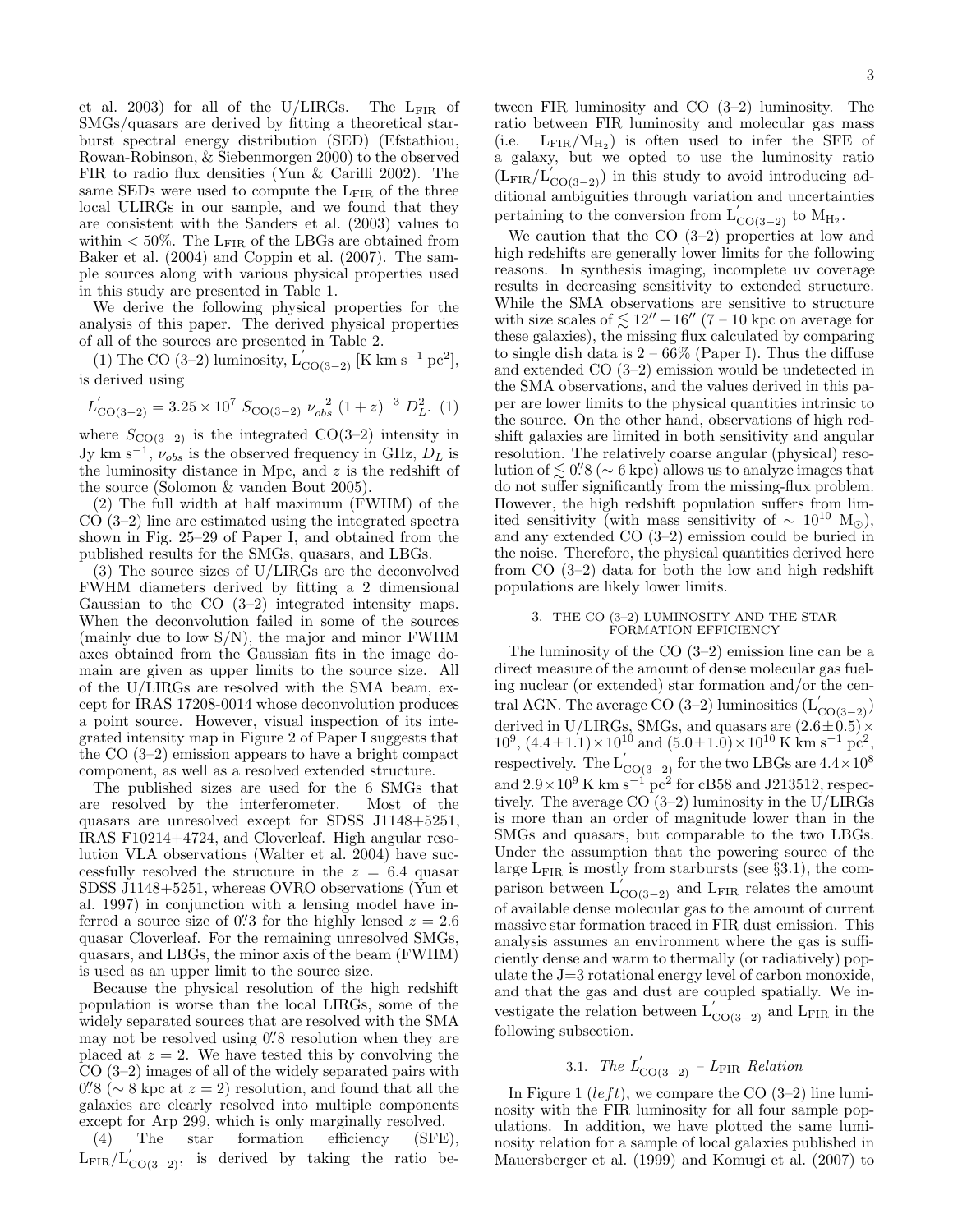increase the luminosity range. The  $L'_{CO(3-2)}$  – L<sub>FIR</sub> relation including all four populations (and local galaxies) is correlated over five orders of magnitude in luminosity, which suggests that the molecular gas seen in  $CO(3-2)$ emission is a robust tracer of star formation activity. A least-squares fit of the form  $\log L'_{\rm CO(3-2)} = \alpha \log L_{\rm FIR} + \beta$ gives  $\alpha = (0.93 \pm 0.03)$  and  $\beta = (-1.50 \pm 0.33)$ . Excluding the local galaxies or the quasars, which may have significant dust heating due to the central AGN, does not change the slope with significance. One potential concern here is that the large range in distance may artificially produce a correlation in log-log space. To check whether the correlation seen here is statistically robust, we employed the partial Kendall  $\tau$ -coefficient with censored data (Akritas & Siebert 1996) where we used the luminosity distance as a test variable. This analysis yields a probability of  $7.3 \times 10^{-5}$  that these two variables will produce a false correlation after the effect of distance is removed, providing solid statistical evidence of correlation in logarithmic space.

The near unity slope derived from the  $L_{\text{FIR}} - L'_{\text{CO(3-2)}}$ relation suggests that the efficiency of converting  $\overline{CO}$  (3– 2) emitting molecular gas to massive stars (i.e. SFE) is, within a factor of two (i.e. from the standard deviation; see below), nearly uniform across different types of galaxies residing in vastly different epochs. To illustrate this better, we plot the SFEs against the FIR luminosities in Figure 1 ( $right$ ). The average SFEs in the various galaxy samples range from a low of 170 for the SMGs and LBGs to 250 for the LIRGs to 430 for the quasars and a high of 580 for the ULIRGs. The combined average of the SMGs, quasars, LBGs and U/LIRGs is  $375 \pm 42$  (standard deviation = 327) L<sub>☉</sub> (K km s<sup>-1</sup> pc<sup>2</sup>)<sup>-1</sup>. The average SFE of the SMGs is lower than the U/LIRGs by a factor of two, while a slightly higher average SFE seen in the quasars (and also the ULIRGs) is possibly attributable to higher dust temperature as a result of dust heating by the central AGN. Interestingly, the SFEs of the SMGs are more consistent with the widely separated LIRGs (and the LBGs and local galaxies) than the ULIRGs and quasars. We will return to this point in our discussion of the evolutionary status of the SMGs in §4.2. The SFE and LFIR properties of the LBGs are also generally similar to the LIRGs, but this sample is currently limited to only two galaxies.

In U/LIRGs, the exact fraction of the AGN/starburst contribution to the FIR luminosity appears to depend on the source (Armus et al. 2007). Half of the fourteen U/LIRGs in our local sample show evidence for an AGN, but only in the two ULIRGs Mrk231 and Mrk273 is it possible that the AGN makes a significant contribution to the bolometric luminosity (Paper I, and references therein). This variation suggests that the scatter in the SFEs of U/LIRGs not only reflects the physical characteristics of each galaxy, but also the AGN heating of  $L_{\rm FIR}$  in some sources. However, we mention the overall trend that the FIR output in local IRAS sources is dominated by starbursts and not AGN (Yun et al. 2001), as is evident from the robustness of the empirical radio-FIR correlation. In addition, while there is evidence from Xray surveys that a good fraction of SMGs contain AGNs (∼ 80%; Alexander et al. 2005), the energetic contribution of the AGN to the FIR output in most of the SMGs

appears to be minor (Pope et al. 2008; Valiante et al. 2007). Indeed, there is even evidence that most of the far-infrared luminosity in quasars comes from a central starburst (Lutz et al. 2007; Wang et al. 2007; Coppin et al. 2008), although there are exceptions (Weiss et al. 2007).

In Paper I, it was found that the relation between  $M_{H_2}$  (or  $L'_{CO(3-2)}$ ) and L<sub>FIR</sub> was not correlated with any significance, leading to an argument that the degree of gas concentration determines the level of star formation activity rather than the overall amount of molecular gas mass available in the galaxy. Due to large scatter in the SFEs of LIRGs (see Figure 1  $(right)$ ), the correlation indeed breaks down if we only consider the U/LIRGs in the fit. The LIRGs that have particularly low SFEs  $(\leq 150)$  are NGC 6240, Arp 193, VV 114, NGC 5257/8, and NGC 5331. Optically thin CO (3–2) is suggested from previous analysis on NGC 6240 (Iono et al. 2007), and therefore the CO (3–2) emission may be over-luminous with respect to other LIRGs with optically thick CO (3–2) emission. Although Arp 193 is apparently a late stage merger, VV 114, NGC 5257/8, and NGC 5331 show large nuclear separation suggestive of early stages of interaction. The SFEs of these galaxies are 93 – 117 L<sub>☉</sub> (K km s<sup>-1</sup> pc<sup>2</sup>)<sup>-1</sup>, which is a factor of three lower than the average of the entire sample. The factor of two lower average SFE seen in LIRGs (which have a mix of compact and widely separated sources) compared to ULIRGs (which are mainly compact) may suggest that the global SFE is lower in early to intermediate stage pre-coalescence mergers than in the centers of more advanced stage mergers, likely because the gas in intermediate stage mergers has not settled in a steady state in the rapidly evolving host stellar potential.

Finally, we note that the average SFE in local U/LIRGs is a factor of seven larger than  $\text{L}_{\text{FIR}}/\text{L}_{\text{CO}(2-1)}^{'}$  ~ 50 found in two  $z \sim 1.5$  BzKcolor selected ULIRGs (Daddi et al. 2008). However,  $L_{\text{FIR}}/L'_{\text{CO}(2-1)}$  may be significantly lower than  $L_{\text{FIR}}/L'_{\text{CO(3-2)}}$  in the same galaxy owing to excitation effects, and future CO (3–2) observations of the same  $z \sim 1.5$  BzK selected ULIRGs are necessary to compare the true CO (3–2) properties of molecular gas in ULIRGs at this redshift. Tacconi et al. (2008) have obtained upper limits to the CO (3–2) emission in three optically selected star forming galaxies similar to the BzK sample; however, the average lower limit to their  $SFE$  ( $> 90$ , where we have estimated  $L_{\text{FIR}}$  from their measured star formation rates using the relation in Kennicutt 1998) implies that the local U/LIRGs have at most a factor of three times larger SFE. Upper limits to the CO (3–2) emission in 5 SMGs and 3 quasars (Greve et al. 2005; Coppin et al. 2008) give lower limits to their SFEs of  $> 160$  to  $> 1000$ . While most of these limits lie above the average SFE shown in Figure 1  $(right)$ , significantly more sensitive  $CO(3-2)$  observations of these sources would be needed to show conclusively that they deviate significantly in their properties from the detected SMGs and quasars.

# 3.2. Slope in the  $L_{\rm FIR}$  –  $L^{'}_{\rm CO}$  Relation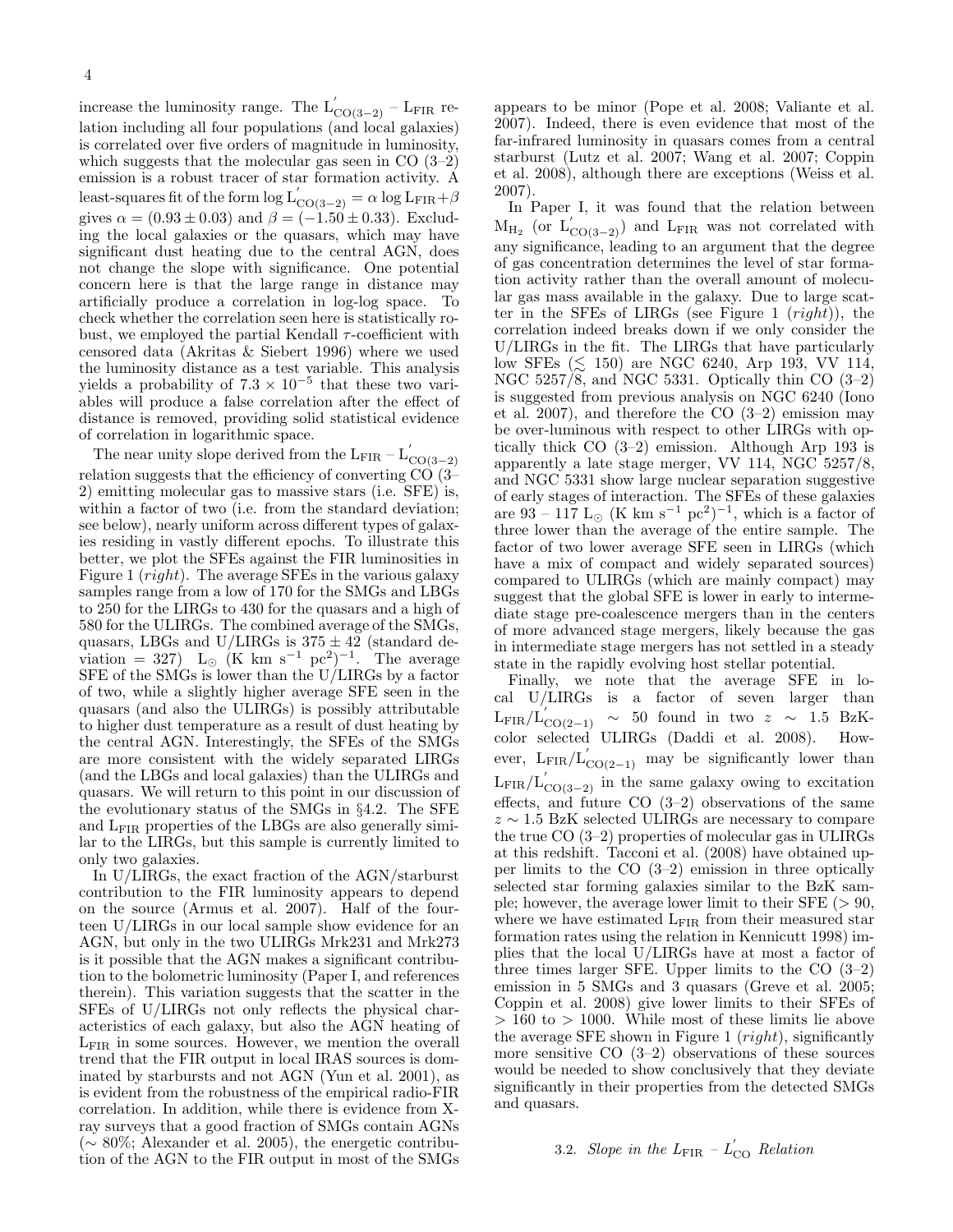The CO (3–2) derived slope  $(\alpha_{\text{CO}(3-2)} = 0.93 \pm 0.03)$ in the  $L_{\text{FIR}} - L'_{\text{CO}}$  relation is significantly steeper than a previous compilation which includes different excitation lines from local to high redshift sources (i.e.  $\alpha_{\text{CO}} =$  $0.62 \pm 0.08$ ; Greve et al. 2005). This is expected because the molecular ISM in most of the SMGs is subthermally excited in CO transitions higher than  $J = 4-3$ (Weiss et al. 2007b), and their sample of local U/LIRGs mainly consists of observations of  $J = 1-0$ . A study that investigates only the CO (3–2) line in local galaxies with FIR luminosities in the range  $10^9-10^{12}$  L<sub>⊙</sub> was conducted by Yao et al. (2003), where they find  $\alpha_{\text{CO}(3-2)} = 0.70 \pm 0.04$ . A more recent study (Narayanan et al. 2005) that relates the CO (3–2) to IR luminosity in a similar luminosity range suggests a near linear correlation  $(\alpha_{\text{CO(3-2)}} = 1.08 \pm 0.07)$ . While there is variation in the slope among different studies, the slope between the CO (1–0) line and the FIR luminosity is even flatter ( $\alpha_{\text{CO}(1-0)} = 0.58 \pm 0.07$ ; Yao et al. 2003) than that derived using the CO (3–2) emission alone. The relatively flat CO  $(1-0)$  slope suggests that the CO  $(1-0)$  derived SFE increases with increasing FIR luminosity (i.e.; Sanders et al. 1988a), and the molecular gas traced in CO (1–0) emission is not a linear tracer of star formation activity.

It has been demonstrated that the HCN emission, which is a higher density gas tracer than the commonly used CO (1–0) emission, produces a linear correlation with FIR luminosity ( $\alpha_{\text{HCN}(1-0)} = 1.00 \pm 0.05$ ; Gao & Solomon 2004). Similar recent studies (Gao et al. 2007; Riechers et al. 2007; Gracia-Carpio et al. 2008) that include HCN observations from high redshift galaxies have shown, however, that  $L_{\text{FIR}}/L_{\text{HCN}}^{'}$  in the most distant galaxies is larger than the local sample by at least a factor of two, and the resultant fit between  $L'_{\text{HCN}(1-0)}$  and L<sub>FIR</sub> becomes flatter  $(\alpha_{\text{HCN}(1-0)} = 0.81 \pm 0.06;$  Gracia-Carpio et al. 2008) when high redshift galaxies are included. These new HCN results suggest that the dense gas fraction in bright high redshift galaxies is even higher than in the local IR bright galaxies.

In Figure 2, we show the different slopes  $(\alpha_{mol})$  plotted against the critical densities of the CO  $(1-0)$ , CO  $(3-2)$ and HCN (1–0) transitions. We calculate the critical densities from  $A_{ul} \gamma_{ul}^{-1}$  where  $A_{ul}$  is the Einstein A coefficient for the upper  $(u)$  to the lower  $(l)$  energy state and  $\gamma_{ul}$  is the corresponding collision rate obtained from the compilation of Schoier et al. (2005). A general trend that  $\alpha_{mol}$  approaches unity for higher critical density tracers is evident from Figure 2.

The slope derived from CO (1–0) emission,  $\alpha_{\text{CO}(1-0)}$ , could be  $\sim 2/3$  if a fixed fraction of gas converts to stars each free-fall time (Kennicutt 1998). From simple theoretical considerations, Krumholz & Thompson (2007) argue that, because the critical density of the CO (1– 0) line is lower than the higher density tracers such as HCN, the CO  $(1-0)$  line traces the molecular gas that has densities close to the median density of a galaxy. On the other hand, molecules with high critical densities (such as the HCN  $(1-0)$  line) trace the ISM with much higher densities. In this case,  $L_{\text{FIR}}/L'_{\text{HCN}(1-0)}$  does not depend strongly on the mean density of the galaxy, and therefore the slope derived from the HCN  $(1-0)$  measure-

ments (i.e.  $\alpha_{\text{HCN}(1-0)}$ ) should be close to unity. They find, however, that the dependence of  $L_{\text{FIR}}/L'_{\text{HCN}(1-0)}$ to the mean density becomes more significant at higher (103−<sup>4</sup> cm−<sup>3</sup> ) mean densities, suggesting that the slope can be flatter at the highest luminosity regime.

We plot the two theoretical predictions for  $\alpha_{\text{CO(1-0)}}$  (dotted line) and  $\alpha_{\text{HCN(1-0)}}$  (short dashed line) in Figure 2 as horizontal lines. The observations for these two emission lines are consistent with the theoretical predictions, and the new measurement by Gracia-Carpio et al. (2008) is also consistent with the prediction by Krumholz & Thompson (2007) that  $\alpha_{\text{HCN}}$ is less than unity when galaxies with higher mean densities (represented by high redshift sources) are included in the fit. Our CO (3–2) measurements, as well as those measured by others, fall between the  $CO$  (1–0) and HCN (1–0) derived slopes, but the work by Krumholz & Thompson (2007) was limited to an isothermal case, and therefore could not investigate higher transition lines that are excited at higher temperatures such as the CO (3–2) line.

### 3.3. Molecular Excitation and Large Velocity Gradient Modeling

A theoretical investigation was performed by Narayanan et al. (2007b) to understand the dynamically evolving ISM of isolated and interacting galaxies. From their N-body/SPH simulations that include radiative transfer, they find that the total CO (3–2) luminosity has a mix of contribution from the dense cores (sites of star formation) and the more extended molecular gas that is subthermally excited. They argue that CO (3–2) and FIR luminosities are linearly correlated under the assumption that the gas density and SFR density are related by a Schmidt law (Schmidt 1959) index of 1.5. Further, a notable scatter is seen in the low luminosity end of their  $CO (3-2) - FIR$  luminosity relation, which is caused by line trapping of the  $CO$   $(3-2)$  line by molecular gas surrounding the dense star forming cores and suggests that subthermally excited CO  $(3-2)$  gas can provide a substantial contribution to the overall  $L'_{CO(3-2)}$ .

In order to investigate the CO (3–2) excitation at different spatial scales, we derived the total  $(R_{total})$ and peak  $(R_{peak})$  CO  $(3-2)$  to CO  $(1-0)$  ratios in U/LIRGs using the CO  $(1-0)$  data available in the literature. The results are presented in Table 3. The average  $R_{total}$  is 0.48, ranging from 0.20 (Arp 55) to 1.25 (Arp 299W), whereas the average  $R_{peak}$  is 0.96, ranging from  $0.36$  (NGC 5257) to  $3.21$  (NGC 6240). On average,  $R_{peak}$  is two times higher than  $R_{total}$ . The two ratios are comparable for some of the compact sources such as IRAS 17208-0014, UGC 5101, Arp 299W, or NGC 5331N, but much larger in NGC 6240 (a factor of four larger). The lowest  $R_{peak}$  is derived in the brightest ULIRG in our sample, IRAS 17208-0014. The general inference of these results is that the CO (3–2) transition is nearly thermalized (in the optically thick limit) in the inner  $1 - 3$  kpc of the U/LIRGs, whereas the CO  $(3-2)$ transition is subthermally populated in the extended outskirts. This result is consistent with the theoretical prediction by Narayanan et al. (2007b), possibly suggesting that the scatter seen in the U/LIRGs in Figure 1 reflects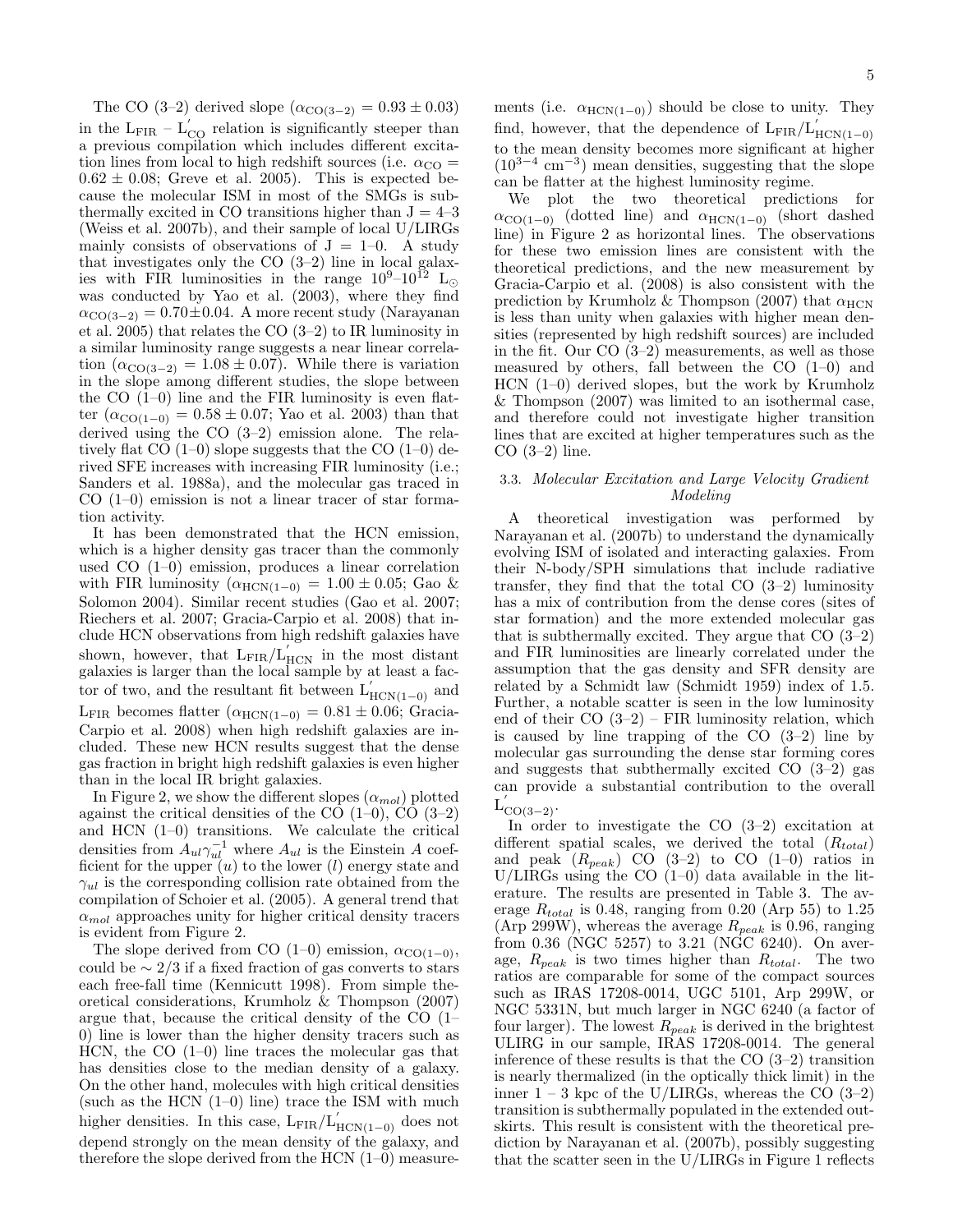the excitation characteristics of each galaxy. Finally, we note that the *total* CO  $(3-2)$  emission in SMGs/quasars is nearly thermalized (Weiss et al. 2007b), and this could be the reason for the tighter correlation seen in the SMGs in Figure 1.

In order to obtain a better physical understanding of the observed variation in  $\alpha_{mol}$  as well as the observed scatter in the SFEs, we constructed a series of Large Velocity Gradient (LVG) models (Goldreich & Kwan 1976) using the publicly available RADEX code (van der Tak et al. 2007). Figure 3 shows the expected flux as a function of  $H_2$  density (see figure caption for the adopted input parameters). Three key arguments can be made from this figure. First, the rise in flux is nearly linear up to ~ 10<sup>4</sup> cm<sup>-3</sup> for CO (3-2) and up to ~ 10<sup>5</sup> cm<sup>-3</sup> for HCN (1–0), suggesting that these molecular transitions are good tracers of the density of the molecular medium up to these characteristic densities. The predicted flux beyond these characteristic values reaches an asymptotic value as the relevant lines become thermalized (i.e.  $T_{ex} \sim T_{kinetic}$ , thus predicting the gas densities from these lines alone becomes difficult in this regime. Second, the predicted flux of CO  $(3-2)$  and CO  $(1-0)$  lines cross at  $\sim 10^4$  cm<sup>-3</sup> (i.e. flux ratio of unity), and the line ratio is less than unity for densities below this critical value. Lastly, the temperature dependence of CO (3–2) is significant compared to the CO (1–0) line because the excitation temperature is higher in CO (3–2). At low densities  $(n_{\rm H_2} \sim 10^2 \text{ cm}^{-3})$ , the observed CO (3–2) flux can vary by two orders of magnitude if the temperature of the ISM varies from galaxy to galaxy. Thus, at densities less than the critical density of the transition, collisional and radiative excitation both play key roles in populating the energy levels.

Under the assumptions adopted for the LVG model used here, the observed variation in  $\alpha_{mol}$  can be explained in the following way. The low  $\alpha_{\text{CO}(1-0)}$  likely reflects the nature of CO (1–0) emission as a low density tracer, and thus the higher density gas in U/LIRGs do not further increase the observed  $CO(1-0)$  flux, leading to the flattening of  $\alpha_{\text{CO}(1-0)}$ . The CO (3–2) emission is likely a tracer of higher density gas, but its flux is also sensitive to temperature, most notably in the low density end. Therefore, the relatively large scatter in the U/LIRGs and local galaxies in Figure 1 (*left*) could be explained by intrinsic variation in the average gas kinetic temperature and density, reflecting the physical characteristics of each galaxy. The results from LVG modeling are qualitatively consistent with the theoretical predictions by Krumholz & Thompson (2007) and Narayanan et al. (2007b).

Finally, we note that because the excitation of the CO (3–2) line could be sensitive to temperature, less temperature dependent higher density gas tracers such as HCN  $(1-0)$  or HCO<sup>+</sup> (Krumholz & Thompson 2007; Gracia-Carpio et al. 2008, but see Papadopoulos (2007) for a counter argument for the use of  $HCO<sup>+</sup>$ ) could be the better tracer of star formation in quiescent galaxies, although the gas must be dense  $(n_{\text{H}_2} \sim 10^{5-\delta} \text{ cm}^{-3})$ enough to excite the HCN emission. These lines are also much weaker than CO lines and therefore harder to observe (see e.g. Figure 3). While HCN emission is often used a tracer of dense gas feeding star formation activity,

HCN emission from X-ray irradiated circumnuclear tori may become significant and therefore the HCN emission may be more pronounced towards AGN than starbursts in some cases (Kohno et al. 2001).

### 4. THE EVOLUTIONARY STATUS OF SUBMILLIMETER GALAXIES

### 4.1. CO (3–2) Source Size

In §3, we have shown evidence that the overall CO (3– 2) luminosity is well correlated with the total dusty star formation traced in FIR luminosities. In this section, we extend this argument and assume that the large scale spatial distribution of CO (3–2) emission is also correlated with the extent of current star formation. To this end, we have plotted the CO (3–2) emitting diameter (in kpc) against the FIR luminosities in Figure 4. For the U/LIRGs, a trend is seen where the CO  $(3-2)$  size decreases as a function of FIR luminosity. The CO (3–2) size, however, can vary by an order of magnitude (0.3– 3.1 kpc) for the LIRG population alone. In contrast, the ULIRGs are predominantly compact (0.4–1 kpc), and the large FIR luminosity seen in ULIRGs is likely related to this high central concentration of high density gas.

This trend immediately breaks down in SMGs where the derived CO  $(3-2)$  sizes  $(3-16 \text{ kpc})$  are roughly an order of magnitude larger than the ULIRGs. The average CO size for the SMGs  $(8 \pm 2 \text{ kpc})$  is only a factor of two smaller than the average nuclear separation  $(15 \pm 6)$ kpc)of the pre-coalescence LIRGs (e.g. VV 114, Arp 299; see also Figure 4). The three resolved quasars have source sizes (2–4 kpc) that are systematically smaller than the SMGs, but the sample size is too small for this trend to be conclusive. We caution that, although the SMGs/quasars are observed with the highest angular resolution achievable with existing interferometers, these sources are only marginally resolved, and the resultant source sizes should be treated as a conservative upper limit to any internal structure present in these galaxies. The upper limits for the unresolved SMGs and quasars (see Figure 4  $(right)$ ) do not place very useful limits on their intrinsic sizes, but are generally consistent with the conclusions drawn from the resolved sources.

These sizes show that the star forming regions in local ULIRGs are much more compact than those in SMGs. This result is an interesting contrast to the analysis by Bouché et al.  $(2007)$  where they find that the millimeter or CO size of the SMGs themselves are much more compact than the optical size of the UV or optically selected population at  $z \sim 2$ . The widely extended (as opposed to nuclear) star formation in SMGs was suggested previously using high resolution radio observations of spectroscopically identified SMGs by Chapman et al. (2004a) who find 70% of sources with size scale of  $7\pm1$  kpc. More recently, Biggs & Ivison (2007) combined the radio emission data of SMGs obtained using Multi-Element Radio Linked Interferometer Network (MER-LIN) and VLA in the  $u$ - $v$  plane, and found an average SMG source size of 5 kpc, which is in agreement with the results of Chapman et al. (2004a) and also the CO size measurements by Tacconi et al. (2006). Two-arcsecond resolution SMA 890  $\mu$ m measurements (Iono et al. 2006b; Younger et al.  $2007, 2008$  of bright SMGs suggest source sizes of < 8 kpc, and new higher angular resolution SMA measurements suggest a smaller source size of  $\sim$  5 kpc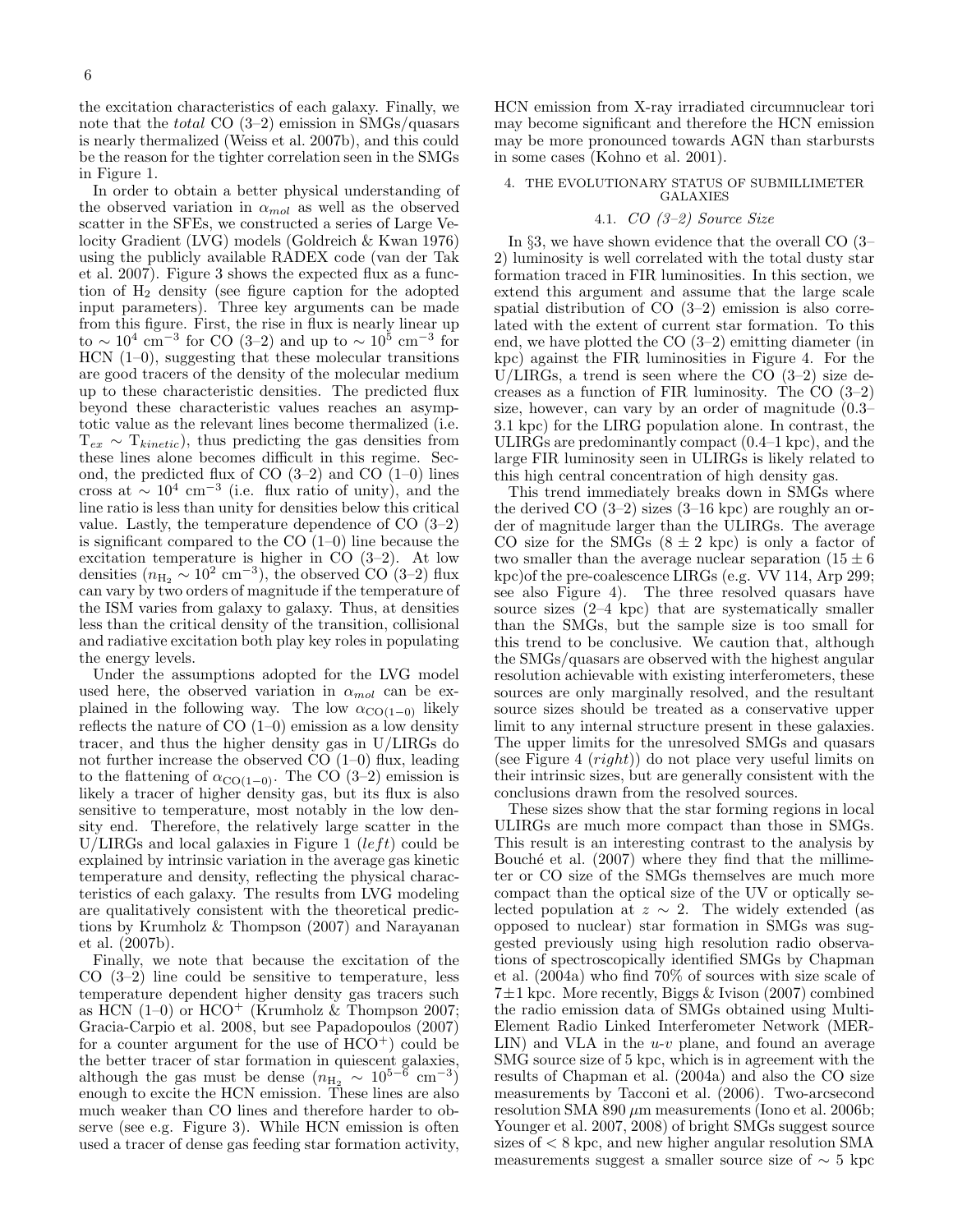(Younger et al. 2008). Thus, radio, CO, and submm observations all suggest that the size scale of the brightest SMGs are of order  $\sim 5$  kpc, and this is a factor of 2 – 10 times larger than the CO (3–2) derived source sizes in U/LIRGs. The average size of the SMGs in our CO  $(3-2)$  selected sample  $(8 \pm 2 \text{ kpc})$  is consistent with these numbers.

### 4.2. Merger Scenarios for SMGs and quasars

In Figure 5, we plot the  $CO(3-2)$  diameters as a function of the CO (3–2) FWHM. Roughly two thirds (18/26) of the source sizes for SMG/quasars are only upper limits constrained from the observations. It is evident from Figure 5 that even though the size scales of SMGs are comparable to the nuclear separation of the widely separated LIRGs (i.e.  $+$  sign in Figure 5), the FWHMs are on average 50% larger (and a factor of two larger than those of the ULIRGs).

The fact that both the average CO (3–2) sizes and the SFEs are similar for the SMGs and the local LIRGs suggests that they may be in a similar evolutionary state, e.g., that many of the SMGs are in fact early or intermediate rather than late stage mergers. Both the local ULIRGs (which are known to be advanced mergers) and the quasars are more compact (significantly so for the ULIRGs) and have SFEs that are a factor of three larger than those of the SMGs. In their analysis of several SMGs observed with the best angular resolution, Tacconi et al. (2008) also conclude that SMGs are major mergers in various evolutionary stages. They discuss three specific SMGs (two of which, SMM J163650+4057 and SMM J123707+6214, are included in our analysis) that each show two components separated by 8-25 kpc, which is more characteristic of earlier stage mergers of which local examples are Arp 299 and VV 114. Given that most SMGs are not observed at quite such high resolution, it remains possible that many SMGs could contain relatively compact CO reservoirs in two individual merging components, but not be sufficiently separated to be resolved with the existing data. However, this possibility would still be consistent with our interpretation of the SMGs as predominantly earlier stage mergers, as the resulting projected nuclear separation of SMGs would likely be as large as the widely separated LIRGs in our local sample.

In mergers of two comparable mass galaxies, the FWHM derived from the total CO (3–2) spectrum contains information pertaining to both galaxy rotation and encounter velocity. In principle, the encounter velocity of two comparable mass field galaxies in parabolic orbit is  $\Delta V \sim \sqrt{2} V_c$  where  $\Delta V$  and  $V_c$  are the encounter velocity and circular velocity, respectively. For local systems,  $\Delta V$  amounts to  $\sim 300$  km s<sup>-1</sup> at maximum. In reality, the observed  $\Delta V$  is significantly smaller than this value, owing to, for example, projection and degeneracy in the merger phase, such as those seen in NGC 5331  $(\Delta V = 60 \text{ km s}^{-1})$  or NGC 5257/8 ( $\Delta V = 11 \text{ km s}^{-1}$ ). At first glance, the broad CO (3–2) linewidths of SMGs (i.e. 600 km s<sup>−</sup><sup>1</sup> ) argue against widely separated mergers. However, a simple analysis that assumes two equal mass field galaxies is likely inapplicable here because the brightest submillimeter sources are evidently embedded deep in the proto-cluster potential (Stevens et al. 2003; Greve et al. 2005). Thus, the encounter velocity of these

galaxies could be significantly larger than those of local field galaxies. For comparison, a similarly large velocity dispersion is observed in the galaxy members of the Virgo Cluster (Rubin, Waterman & Kenney 1999). The CO linewidth can trace the underlying stellar as well as the non-baryonic halo potential (Narayanan et al. 2008), and the suggested average stellar mass of SMGs  $(2.5 \times 10^{11} \text{ M}_{\odot}; \overline{\text{Borys}} \text{ et al. } 2005)$  is significantly more massive than a typical field galaxy in the local universe (i.e. the Milky Way). Therefore, we suggest that the larger CO (3–2) FWHMs seen in SMGs are likely due to a combination of an underlying more massive dark matter potential and intrinsically more massive and gas-rich merger progenitors.

Analysis of numerical simulations (Greve & Sommer-Larsen 2008; Narayanan et al. 2006, 2007a, 2008) have found that the CO profile can display a variety of shapes owing to strong central outflows which could appear as secondary emission peaks in the CO spectra. These simulations further predict that the spectral characteristics have strong dependences on the sightline (i.e. the inclination of the source), as well as the mass of the underlying potential especially toward the latter stage of the evolution when the gas has settled in a disk (i.e. quasar phase). In addition, the simulated CO profile evolves as a function of merger age, where kinematic asymmetries are seen primarily in the pre-coalescence phase when the two galaxies have not yet merged. In contrast, the spectrum becomes closer to Gaussian as the molecular gas becomes virialized and a quiescent molecular disk is formed.

While some of their adopted assumptions may not be best suited for analyzing the observational data presented in this study, these simulation results provide important physical insight. The narrower CO (3–2) linewidths, and the dominance of Gaussian shapes in the quasar line profiles are consistent with the characteristics of a post-coalescence galaxy seen in simulations. In our limited sample of only three quasars, the size scale of quasars with robust size estimates are intermediate between the nuclear separation of pre-coalescence LIRGs and the very compact ULIRGs (see Figure 5). Given the factor of 10 larger average  $L_{\text{FIR}}$  in quasars compared to the local ULIRGs, we might naively expect the starburst region to be larger in the quasars, which could explain the size difference to within a factor of two. Alternatively, the quasar activity can begin in one of the progenitor galaxies earlier in the merger evolution than that predicted in simulations, and the abundance of CO (3–2) emitting molecular gas suggests intense concurrent starburst activity. It is also possible that CO (3–2) emission entrained in powerful AGN jets can lead to an apparent increase in the CO (3–2) size of quasars (Narayanan et al. 2006). Further, the observed narrower CO linewidths of quasars may simply be due to an intrinsically less massive quasar disk (Greve et al. 2005) or due to geometrical effects (Carilli & Wang 2006; Wu 2007) with quasars preferentially discovered in more face-on galaxies. It is, however, impossible to obtain a robust conclusion from our current compilation of data which is limited in sample size, sensitivity, and angular resolution.

Results from numerical simulations that include negative feedback from starbursts as well as the central AGN (Hopkins et al. 2005) suggest that SMGs and quasars are not in the same evolutionary stage, but linked through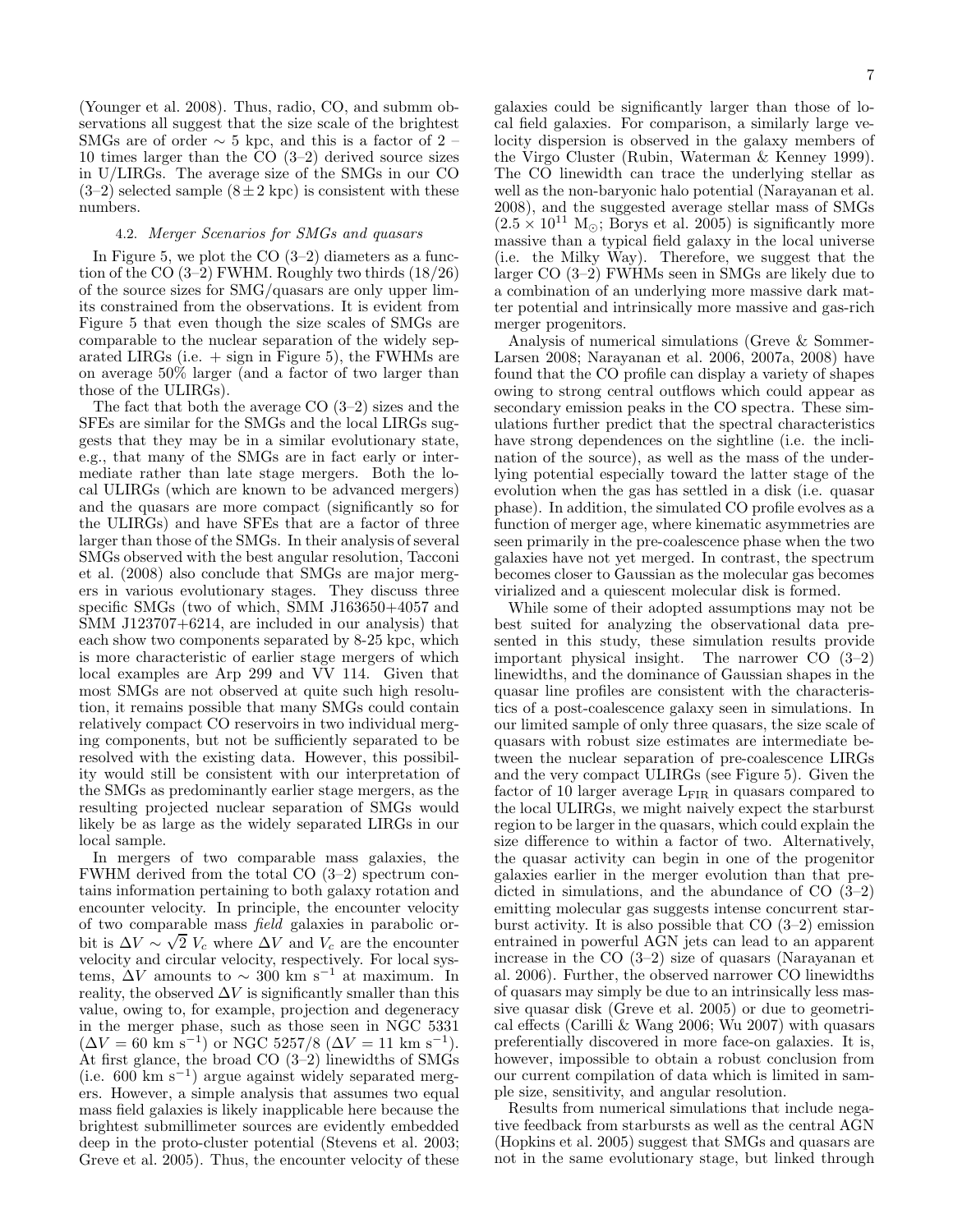dynamical evolution where the quasar activity becomes visible during the final stages of the coalescence. We have provided evidence in this paper that the CO  $(3-2)$ properties of many of the SMGs are consistent with the widely separated LIRGs in the local universe. A possible scenario suggested from these results is that SMGs are widely separated gas-rich mergers taking place near the centers of massive halos. Global disk-wide starburst activity in gas-rich high redshift mergers is also predicted theoretically by Mihos (2001). On the other hand, some of the CO (3–2) derived properties in quasars, such as size and SFE, are more consistent with ULIRGs than with LIRGs or SMGs. Overall, the data summarized here are broadly consistent with this evolution scenario.

Finally, we note that there is a selection effect in play. There are interacting/merging galaxies in the local universe that are not U/LIRGs; thus, the triggering of the U/LIRG activity also depends on the amount of preexisting gas available in the merging pair. We also note that there are ULIRGs that are in the early stage of the interaction (Dinh-V-Trung et al. 2001), as well as LIRGs that are apparently isolated (i.e. NGC 1068). There is also a case like the  $z = 4.7$  quasar – SMG pair BR1202– 0725, in which two submm bright sources (one of which is a quasar, while the companion appears to harbor an obscured AGN, Iono et al. 2006c) are separated by a projected distance of 26 kpc. The true evolution, therefore, is much more complicated than we envision in these simple scenarios, and sensitive high resolution ALMA surveys of SMGs, quasars, as well as quiescent high redshift galaxies in a variety of evolutionary stages should reveal their true nature. Lastly, the gas consumption time for SMGs using the currently available fuel is estimated to be  $\sim$  40 Myr (Greve et al. 2005), and this is significantly smaller than the typical major merger timescale of 1 Gyr. If the SMGs and quasars indeed represent some stage of the evolution of a merger with sustained starbursts, then the dense gas must be replenished continuously in order to maintain a continuous burst of star formation throughout the merger evolution.

### 5. SUMMARY

In this paper, we have presented a detailed comparison of the CO (3–2) emitting molecular gas between a local sample of luminous infrared galaxies (U/LIRGs) and a high redshift sample that comprises submm selected galaxies (SMGs), quasars, and two LBGs. The data for the local sample come from our recent Submillimeter Array survey of CO (3–2) emission in U/LIRGs while the CO (3–2) data for the high redshift population are obtained from the literature.

(1) We find that  $L'_{CO(3-2)}$  and L<sub>FIR</sub> are correlated over five orders of magnitude, which suggests that the molecular gas traced in CO (3–2) emission is a robust tracer of star formation activity. The slope derived from the  $\log L'_{\text{CO(3-2)}}$  – log L<sub>FIR</sub> relation is  $0.93 \pm 0.03$ , and this near unity slope suggests that the efficiency of converting CO (3–2) emitting molecular gas to massive stars is, to within a factor of two, nearly uniform across different types of galaxies residing in different epochs. Within the local sample, the global star formation efficiency is lower in early to intermediate stage mergers than in the centers of more advanced stage mergers. SMGs show lower star

formation efficiencies that are comparable to those of the widely separated LIRGs.

(2) The slope derived for the  $L'_{CO(3-2)}$  – L<sub>FIR</sub> relation is significantly steeper than the slope derived from the same relation using the  $CO(1-0)$  emission. We show that this slope approaches unity for higher critical density tracers. Further, we show that the  $CO(3-2)$  emission in the central regions of U/LIRGs is, on average, nearly thermalized, whereas the outskirts are subthermally populated.

(3) From non-LTE LVG models as well as published merger evolution models that include radiative transfer, we argue that the CO (3–2) line is a fairly good tracer of star formation in SMGs, where the star forming gas density is high enough that the dependence on temperature is relatively low. In contrast,  $\overline{L}'_{CO(3-2)}$  can show significant scatter when the average gas density of the medium is lower than the critical density, which appears to occur more often in widely separated mergers in our sample. The scatter in the  $L'_{CO(3-2)}$  – L<sub>FIR</sub> relation, therefore, reflects the characteristics of the galaxy (temperature, density, and AGN heating of dust in some cases), but over a large range of luminosities, the CO (3–2) line appears to be a good probe of star formation.

(4) The CO (3–2) derived source sizes in U/LIRGs show an apparent trend that the brighter ULIRGs are systematically more compact than the less FIR bright LIRGs. The CO (3–2) sizes of the SMGs are on average an order of magnitude larger than the ULIRGs, and are comparable to the separation of the widely separated LIRGs in our sample. The three quasars with robust size constraints have source sizes that are somewhat smaller than the SMGs and a factor of two larger than the ULIRGs.

 $(5)$  The similarity in the CO  $(3-2)$  size and star formation efficiency between SMGs and LIRGs suggests that many of the SMGs studied here could be intermediate stage mergers. The SMG linewidths are, on average, much broader than many of the U/LIRGs, and we argue that the large encounter velocity likely arises from the massive halo potential in a proto-cluster environment. In contrast, quasars have smaller  $CO(3-2)$  sizes and linewidths, and a dominance of Gaussian shapes in the line profiles. These characteristics are consistent with those seen in post-coalescence galaxies in encounter simulations.

We thank the referee for detailed comments that improved the focus of this paper. DI would like to thank Ryohei Kawabe, Kotaro Kohno, Koichiro Nakanishi, Yoichi Tamura, Akira Endo, Fumi Egusa, Bunyo Hatsukade, Masahiro Sameshima, Kazuyuki Muraoka, Shinya Komugi, Desika Narayanan for useful discussion, and Thomas Greve for kindly providing tabulated data for the SMGs. The Submillimeter Array is a joint project between the Smithsonian Astrophysical Observatory and the Academia Sinica Institute of Astronomy and Astrophysics and is funded by the Smithsonian Institution and the Academia Sinica. This research has made use of the NASA/IPAC Extragalactic Database (NED) which is operated by the Jet Propulsion Laboratory, California Institute of Technology, under contract with the National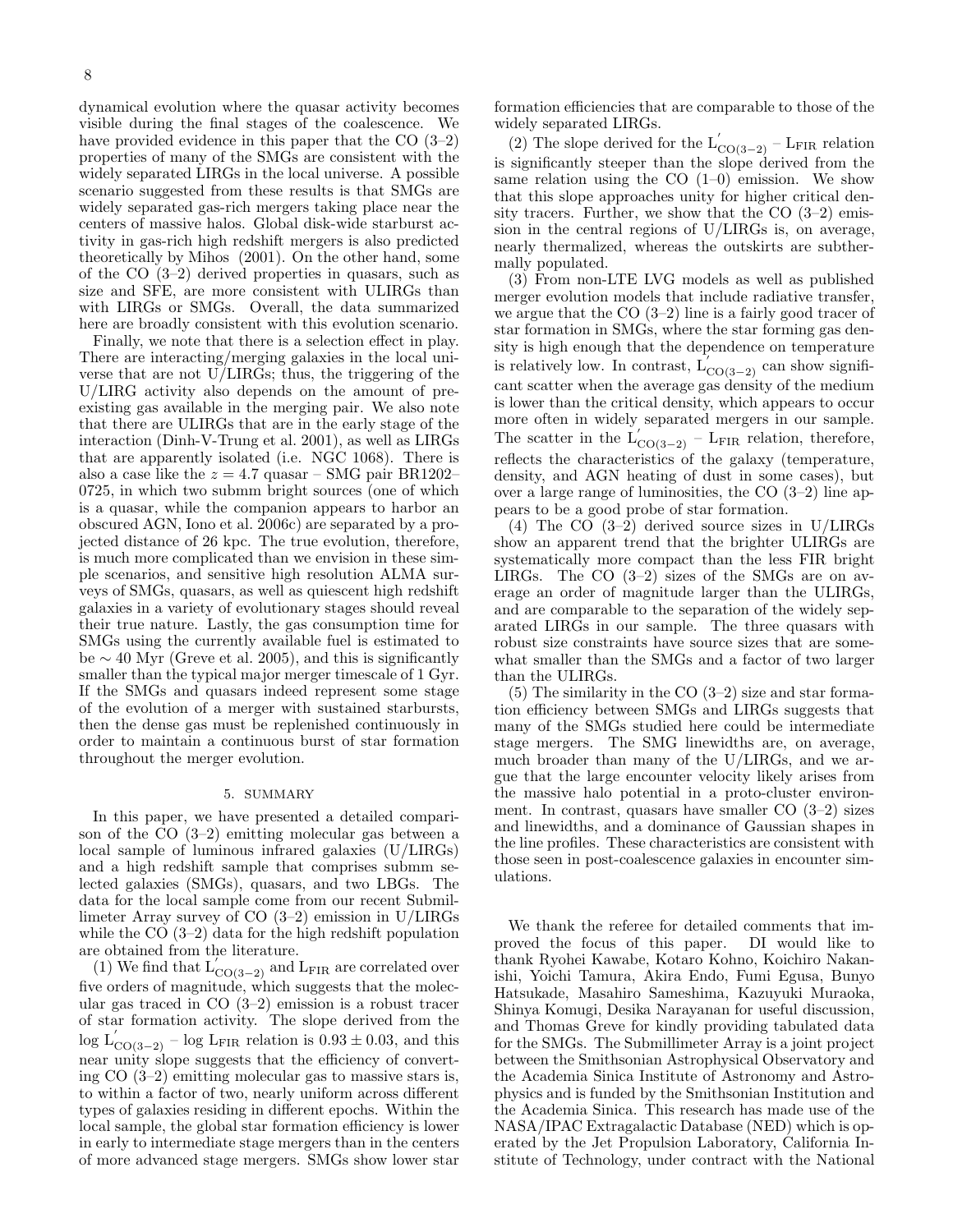Aeronautics and Space Administration. This study was financially supported by MEXT Grant-in-Aid for Scientific Research on Priority Areas No. 15071202. C.D.W. acknowledges support by the Natural Science and Engineering Research Council of Canada (NSERC). A.J.B. acknowledges support by National Science Foundation grant AST-0708653.

#### REFERENCES

- Aalto, S., Radford, S. J. E., Scoville, N. Z., & Sargent, A. I., 1997, ApJ, 475, L107
- Akritas, M. G., & Siebert, J., 1996, MNRAS, 278, 919
- Armus, L., Heckman, T., & Miley, G. 1987, AJ, 94, 831
- Armus et al., 2007, ApJ, 656, 148
- Alexander, D. M., Bauer, F. E., Chapman, S. C., Smail, I., Blain, A. W., Brandt, W. N., & Ivison, R. J., 2005, ApJ, 632, 736
- Barnes, J. E., & Hernquist, L., 1996, ApJ, 471, 115
- Baker, A. J., Tacconi, L. J., Genzel, R., Lehnert, M. D., & Lutz, D., 2004, ApJ, 604, 125
- Barger, A. J., Cowie, L. L., & Sanders, D. B., 1999, ApJ, 518, L5
- Barvainis, R., Lonsdale, C., & Antonucci, R., 1996, AJ, 111, 1431
- Barvainis, R., Alloin, D., Guilloteau, S., & Antonucci, R., 1998, ApJ, 492, 13
- Barvainis, R., & Ivison, R., 2002, ApJ, 571, 712
- Beelen, A., Cox, P., Pety, J., Carilli, C. L., Bertoldi, F., Momjian, E., Omont, A., Petitjean, P., & Petric, A. O., 2004, A&A, 423, 441
- Becker, R. H., White, R. L. & Helfand, D. J., 1995, ApJ, 450, 559 Biggs, A. D., & Ivison, R. J., 2008, MNRAS, 385, 893
- Borys, C., Smail, I., Chapman, S. C., Blain, A. W., Alexander, D. M., & Ivison, R. J., 2005, ApJ, 635, 853
- Borys, C., et al., 2006, ApJ, 636, 134
- Bouché, N., et al., 2007, 671, 303
- Bryant P. M., & Scoville, N. Z., 1999, AJ, 117, 2632
- Carilli C., et al., 2004, AJ, 128, 997
- Carilli C. & Wang, 2006, AJ, 131, 2763
- Chapman, S. C., Smail, I., Windhorst, R., Muxlow, T., & Ivison, R. J., 2004, ApJ, 611, 732
- Chapman, S. C., Blain, A. W., Smail, I., & Ivison, R. J., 2004, ApJ, 622, 772
- Chapman, S. C., Blain, A. W., Smail, I., & Ivison, R. J., 2005, ApJ, 622, 772
- Condon, J. J., 1992, ARA&A, 30, 575
- Condon, J. J., Cotton, W. D., Greisen, E. W., Yin, Q. F., Perley, R. A., Taylor, G. B., & Broderick, J. J., 1998, AJ, 115, 1693
- Coppin, K. E. K., et al., 2007, ApJ, 665, 936
- Coppin, K. E. K., et al., 2008, MNRAS, 389, 45
- Cox, T. J., Jonsson, P., Primack, J. R., & Somerville, R. S., 2006, MNRAS, 373, 1013
- Daddi, E., Dannerbauer, H., Elbaz, D., Dickinson, M., Morrison, G., Stern, D., & Ravindranath, S. 2008, ApJ, 673, 21
- Downes, D., Solomon, P. M., Radford, S. J. E., 1995, ApJ, 453, 65
- Downes, D., & Solomon, P. M., 1998, ApJ, 507, 615 Dunlop, J. S., McLure, R. J., Kukula, M. J., Baum, S. A., O'Dea,
- C. P., & Hughes, D. H., 2003, MNRAS, 340, 1095
- Erb, Dawn K., Steidel, C. C., Shapley, A. E., Pettini, M., Reddy, N. A., & Adelberger, K. L., 2006, ApJ, 647, 128
- Efstathiou, A., Rowan-Robinson, M., & Siebenmorgen, R., 2000, MNRAS, 313, 734
- Frayer, D. T., Ivison, R. J., Scoville, N. Z., Yun, M. S., Evans, A. S., Smail, I., Blain, A. W., & Kneib, J. -P., 1998, ApJ, 506, 7
- Frayer, D. T., Ivison, R. J., Scoville, N. Z., Evans, A. S., Yun, M.
- S., Smail, I., Barger, A. J., Blain, A. W., & Kneib, J. -P., 1999, ApJ, 514, 13
- Gao, Y. & Solomon, P. M., 2004, ApJ, 606, 271
- Gao, Y., Carilli, C. L., Solomon, P. M., & Vanden Bout, P. A., 2007, ApJ, 660, L93
- Genzel, R., et al., 2006, Nature, 442, 786
- Goldreich, P., & Kwan, J., 1974, ApJ, 189, 441
- Gracia-Carpio, J., Garcia-Burilo, S., Planesas, P., Fuente, A., & Usero, A., 2008, A&A, 479, 703
- Greve, T. R., Ivison, R. J., Bertoldi, R., Stevens, J. A., Dunlop, J. S., Lutz, D., & Carilli, C. L., 2004, MNRAS, 354, 779
- Greve, T. R., et al. 2005, MNRAS, 359, 1165
- Greve, T. R. & Sommer-Larsen, J. 2008, A&A, 480, 335
- Genzel, R. et al., 1998, ApJ, 498, 579
- Genzel, R., Baker, A. J., Tacconi, L. J., Lutz, D., Cox, P., Guilloteau, S., & Omont, A., 2003, ApJ, 584, 633
- Guilloteau, S., Omont, A., Cox, P., McMahon, R. G., & Petitjean, P., 1999, A&A, 349, 363
- Hacking, P., Houck, J. R., & Condon, J. J., 1987, ApJ, 316, 15
- Hainline, L. J., Scoville, N. Z., Yun, M. S., Hawkins, D. W., Frayer, D. T., & Isaak, K. G., 2004, ApJ, 650, 614
- Hatsukade, B., et al., PASJ accepted (arXiv:0901.3388)
- Ho, P. T. P., Moran, J. M., & Lo, K. Y. 2004, ApJ, 616, L1
- Hopkins, P. F., Hernquist, L., Cox, T. J., Di Mateo, T., Martini, P., Robertson, B., & Springel, V., 2005, ApJ, 630, 705 Iono D., Ho, P. T. P., Yun, M. S., Matsushita, S., Peck, A. B., &
- Sakamoto, K., 2004, ApJ, 616, L63
- Iono D., Yun, M. S., & Ho, P. T. P., 2005, ApJS, 158, 1
- Iono D., et al. 2006, PASJ, 58, 957
- Iono D., et al. 2006, ApJ, 640, L1
- Iono D., et al. 2006, ApJ, 645, L97
- Iono D., et al. 2007, ApJ, 659, 281
- Ivison, R. J., et al. 2002, MNRAS, 337, 1
- Kennicutt, R. C., 1998, ApJ, 498, 541
- Kim, D. -C., Veilleux, S., & Sanders, D. B., 1998, ApJ, 508, 627
- Kneib, J-. P., van der Werf, P. P., Knudsen, K. K., Smail, I., Blain, A. W., Frayer, D., Barnard, V., Ivison, R., 2004, MNRAS, 349, 1211
- Knudsen, K. K., van der Werf, P. P., & Jaffe, W., 2003, A&A, 411, 343
- Knudsen, K. K., Neri, R., Kneib, J, -P, & van der Werf, P. P., 2008, A&Ain press (arXiv:0812.3409)
- Kohno, K., et al., 2001, ASPC, 249, 672
- Komugi, S., Kohno, K., Tosaki, T., Nakanishi, H., Onodera, S., Egusa, F., Sofue, Y., 2007, PASJ, 59, 55
- Krumholz, M. R., & Thompson, T. A., 2007, ApJ, 669, 289
- Lagache, G., Puget, J-L., & Dole, H., 2005, ARA&A, 43, 727
- Lonsdale, C. J., Farrah, D., & Smith, H. E., 2006, "Astrophysics Update 2 - topical and timely reviews on astronomy and astrophysics". Ed. John W. Mason. Springer/Praxis books.
- Lutz, D., et al., 2007, ApJ, 661, L25
- Mauersberger, R., Henkel, C., Walsh, W., & Schulz, A., 1999, ApJ, 341, 256
- Motohara, K., Takata, T., Iwamuro, F., Eto, S., Shima, T., Mochida, D., Maihara, T., Nakanishi, K., & Kashikawa, N., 2005, AJ, 129, 53
- Mihos, J. C., & Hernquist, L., 1996, ApJ, 464, 641
- Mihos, J. C., 2001, ASP Conference Series, Vol. 230. Edited by Jose G. Funes, S. J. and Enrico Maria Corsini. San Francisco: Astronomical Society of the Pacific. ISBN: 1-58381-063-3, 2001, pp. 491-498
- Neri, R., Genzel, R., Ivison, R. J., Bertoldi, F., Blain, A. W., Chapman, S. C., Cox, P., Greve, T. R., Omont, A., & Frayer, D. T., 2003, ApJ, 597, L113
- Narayanan, D., Groppi, C. E., Kulesa, C. A., & Walker, C., 2005, ApJ, 630, 269
- Narayanan, D., Cox, T. J., Robertson, B., Dave, R., Di Matteo, T., Hernquist, L., Hopkins, P., Kulesa, C. A., & Walker, C., 2006, ApJ, 642, L107
- Narayanan, et al., 2008, ApJS, 176, 331
- Narayanan, D., Cox, T. J., Shirley, Y., Dave, R., Hernquist, L., & Walker, C. K., 2008, ApJ, 684, 996
- Narayanan, D., et al., 2008, ApJS, 174, 13
- Papadopoulos, P. P., 2007, ApJ, 656, 792
- Pope, A., Scott, D., Dickinson, M., Chary, R. R., Morrison, G., Borys, C., Sajina, A., Alexander, D. M., Daddi, E., Frayer, D., MacDonald, E., & Stern, D., 2006, MNRAS, 370, 1185
- Pope, A., et al., 2008, ApJ, 689, 127
- Priddey, R. S., Isaak, K. G., McMahon, R. G., & Omont, A., 2003, MNRAS, 339, 1183
- Riechers, D. A., Walter, F., Carilli, C., & Bertoldi, F., 2007, ApJ, 671, 13
- Robson, I., Priddey, R. S., Isaak, K. G., & McMahon, R. G., 2004, MNRAS, 351, L29
- Rowan-Robinson, M., et al., 1993, MNRAS, 261, 513
- Rubin, V. C., Waterman, A. H., & Kenney, J. D. P., 1999, AJ, 118, 236
- Sanchez, S. F., et al., 2004, ApJ, 614, 586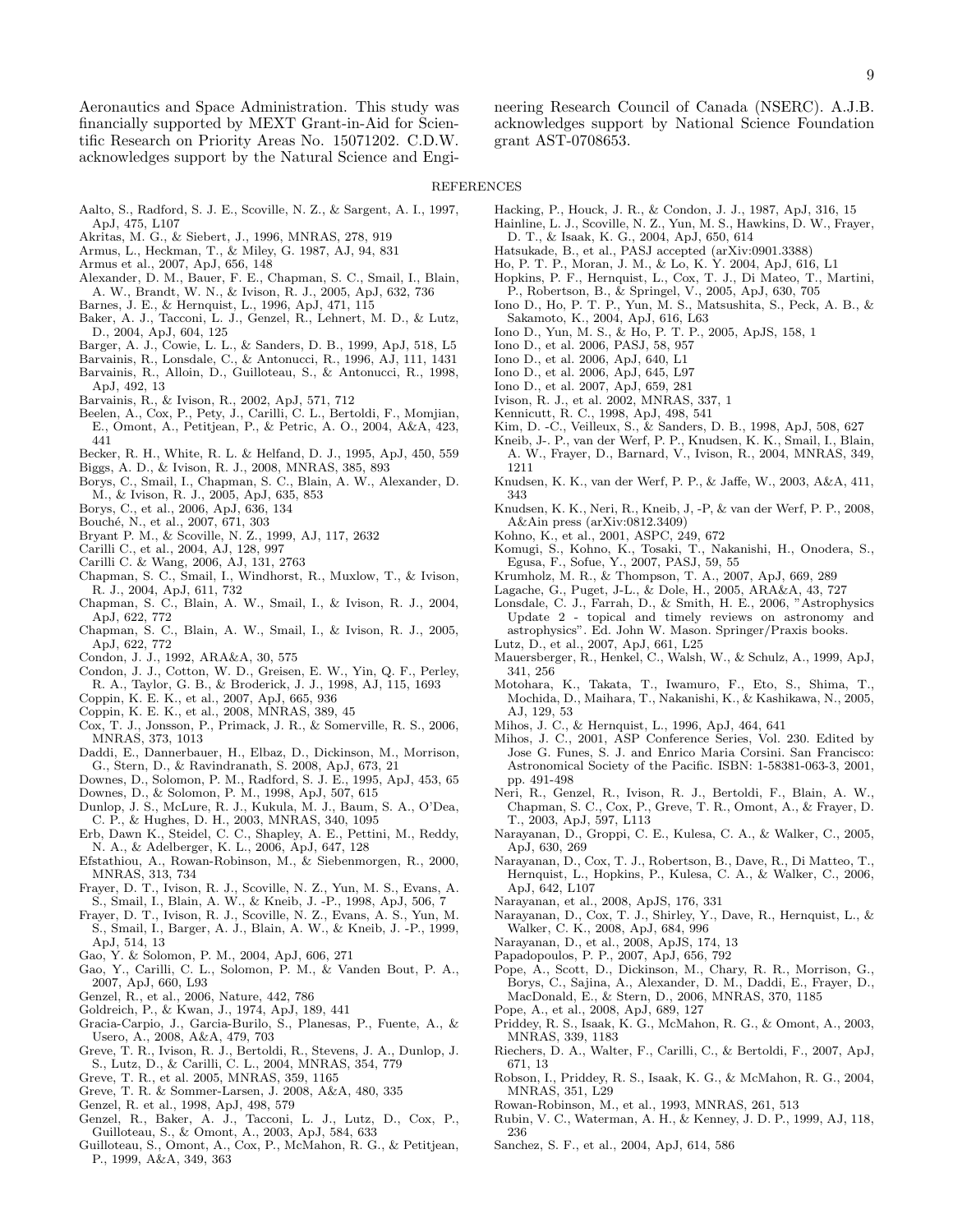$3.5$ typical error  $\sim$  20%  $10^{12}$ **SMG**  $\Box$  $= 0.93$ %  $\blacksquare$ Quasar<br>U/LIRG  $10^{11}$  $\bullet$ LBG  $\circ$ Local Galax  $\circ$ Ċ  $\circ$  $10^{10}$  $\mathsf{L^*}_{_{\mathsf{co}(3\text{-}2)}}$  [K km s $^{\mathsf{-1}}$  pc $^{\mathsf{2}}$ ]  $\log L_{_{\rm FIR}}/L_{_{\rm CO(3-2)}}$  $2.5$  $\circ$  $\circ$  $\circ$  $10<sup>9</sup>$  $\Box$  $\infty$ 2  $\mathbb{O}$  $\circ$  $\circ$  $10^8$  $1.5$  $10^{7}$ t  $\Phi$  $10<sup>6</sup>$  $^{1}$   $^{1}$   $^{0}$  $10<sup>5</sup>$  $10^{10}$   $10^{11}$   $10^{12}$   $10^{13}$  10  $10<sup>°</sup>$  $10$  $10^{10}$   $10^{11}$   $10^{12}$   $10^{13}$   $10^{14}$  $\mathsf{L}_{_{\mathsf{FIR}}}$   $[\mathsf{L}_{_{\mathsf{sun}}}]$  $\mathsf{L}_{_{\mathsf{FIR}}}$   $[\mathsf{L}_{_{\mathsf{sun}}}]$ 

FIG. 1.— (left) The FIR Luminosity vs.  $L'_{CO(3-2)}$  for all four populations. We have additionally plotted the same relation for the local

galaxies. The fit to all of the points is shown in the solid line. (right) The L<sub>FIR</sub> to  $L'_{CO(3-2)}$  ratio vs. the FIR luminosity plotted in logarithmic scales. The symbols are the same as in  $left$ . We have additionally plotted the same relation for sources that were undetected in CO (3–2) using data published in Greve et al. (2005), Tacconi et al. (2008), Coppin et al. (2008) and Hatsukade et al. (2009). The FIR luminosities of the optically selected galaxies (classified as LBGs in this plot) in Tacconi et al. (2008) were estimated by taking the SFRs from Genzel et al. (2006) and Erb et al. (2006), and using the conversion given in Kennicutt (1998).

- Sanders, D. B., Scoville, N. Z., Young, J. S., Soifer, B. T., Schloerb, F. P., Rice, W. L., & Danielson, G. E., 1986, ApJ, 305, 45
- Sanders, D. B., Soifer, B. T., Elias, J. H., Madore, B. F., Matthews, K., Neugebauer, G., & Scoville, N. Z., 1988, ApJ, 325, 74
- Sanders, D. B., Soifer, B. T., Scoville, N. Z., & Sargent, A. I., 1988, ApJ, 324, L55
- Sanders, D. B., Mazzarella, J. M., Kim, D. -C., Surace, J. A., Soifer, B. T., 2003, AJ, 126, 1607
- Sanders, D. B., & Mirabel, I. F. 1996, ARA&A, 34, 749
- Scoville, N. Z., Sanders, D. B., Sargent, A. I., Soifer, B. T., & Tinney, C. G., 1988, ApJ, 345, 25
- Scott, S. E., Fox, M. J., Dunlop, J. S., Serjeant, S., Peacock, J. A., Ivison, R. J., Oliver, S., Mann, R. G., Lawrence, A., & Efstathiou, A., 2002, MNRAS, 331, 817
- Schmidt, M., 1959, ApJ, 129, 243
- Sheth, K., Blain, A. W., Kneib, J-. P., Frayer, D. T., van der Werf, P. P., & Knudsen, K. K., 2004, ApJ, 614, 5
- Schoier, F. L., van der Tak, F. F. S., van Dishoeck, E. F., & Black, J. H., 2005, A&A, 432, 369
- Smail, I., Ivison, R. J., & Blain, A. W., 1997, ApJ, 490, L5
- Smail, I., Ivison, R. J., Blain, A. W., & Kneib, J. -P., 1998, ApJ, 507, L21
- Smail, I., Ivison, R. J., Blain, A. W., & Kneib, J. -P., 2002, MNRAS, 331, 495
- Smail, I., Smith, G. P., & Ivison, R. J. 2005, ApJ, 631, 121
- Solomon, P. M., & vanden Bout, P. A. 2005, ARA&A, 43, 677
- Springel, V., Yoshida, N., & White, S. D. M., 2001, New Astronomy, 6, 79
- Springel, V., Di Matteo, T., & Hernquist, L., 2005, MNRAS, 361, 776
- Stevens, J. A., et al., 2003, Nature, 425, 264
- Swinbank, A. M., Smail, I., Chapman, S. C., Blain, A. W., Ivison, R. J., & R., Keel, W. C. 2004, ApJ, 617, 64
- Tacconi, L. J., et al. 2006, ApJ, 640, 228
- Tacconi, L. J., et al. 2008, ApJ, 680, 246
- Toomre, A., & Toomre, J., 1972, ApJ, 178, 623
- Dinh-V-Trung, Lo, K. Y., Kim, D. C., Gao, Y., Grundel, R. A., 2001, ApJ, 556, 141
- Valiante, E., Lutz, D., Sturm, E., Genzel, R., Tacconi, L. J., Lehnert, M. D., & Baker, A. J., 2007, AJ, 660, 1060
- Veilleux, S., Kim, D. -C., Peng, C. K., Ho, L. C., Tacconi, L. J., Dasyra, K. M., Genzel, R., Lutz, D., & Sanders, D. B., 2006, ApJ, 643, 707
- van der Tak, F. F. S., Black, J. H., Schoier, F. L., Jansen, D. J., & van Dishoeck, E. F., 2007, A&A, 468, 627
- Walter, F., Carilli, C., Bertoldi, F., Menten, K., Cox, P., Lo, K. Y., Fan, X., & Strauss, M. A., 2004, ApJ, 615L, 17
- Wang, R., et al., 2007, AJ, 134, 617
- Weiss, A., Henkel, C., Downes, D., & Walter, F., 2003, A&A, 409, 41
- Weiss, A., Downes, D., Neri, R., Walter, F., Henkel, C., Wilner, D. J., Wagg, J., Wiklind, T., 2007, A&A, 467, 955
- Weiss, A., Downes, D., Walter, F., & Henkel, C., 2007, "From Zmachines to ALMA", ASPC 375
- White, R. L., Becker, R. H., Helfand, D. J., & Gregg, M. D., 1997, ApJ, 475, 479
- Wilson, C. D., et al., 2008, ApJS, 178, 189
- Wu, X, -B, 2007, ApJ, 657, 177
- Younger, J. D. et al., 2007, ApJ, 671, 1531
- Younger, J. D. et al., 2008, MNRAS, 387, 707
- Younger, J. D. et al., 2008b, ApJ, 688, 59
- Yao, L., Seaquist, E. R., Kuno, N., & Dunne, L., 2003, ApJ, 588, 771
- Yun, M. S., Scoville, N. Z., & Knop, R. A., 1994, ApJ, 430, L109
- Yun, M. S., Scoville, N. Z., Carrasco, J. J. & Blandford, R. D., 1997, ApJ, 479, L9
- Yun, M. S., Carilli, C. L., Kawabe, R., Tutui, Y., Kohno, K., & Ohta, K., 2000, ApJ, 528, 171
- Yun, M. S., Naveen, A. R., & Condon, J. J., 2001, ApJ, 554, 803
- Yun, M. S., & Carilli, C. L., 2002, ApJ, 568, 88
- Zakamska, N. L. et al., 2006, AJ, 132, 1496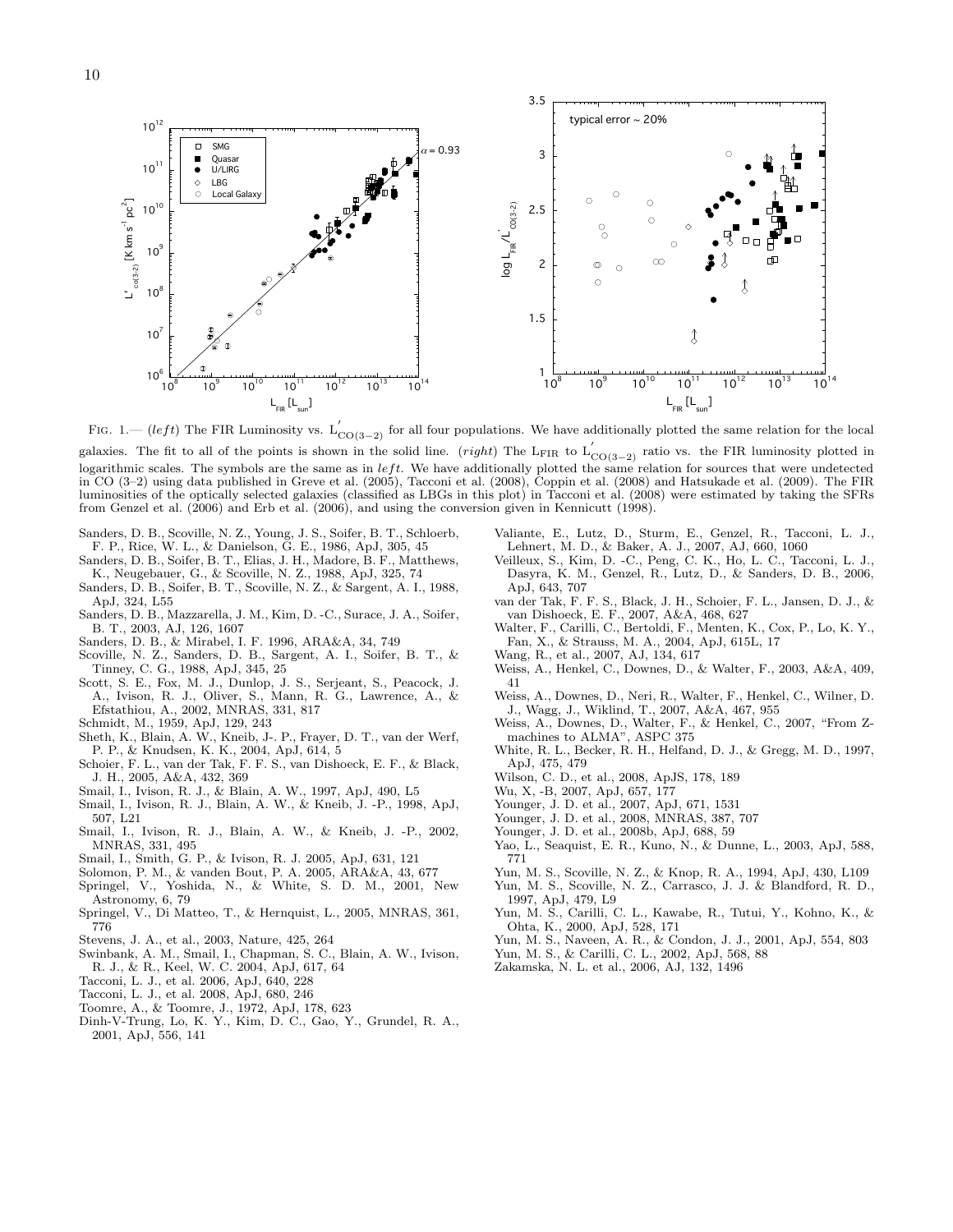



1.2

FIG. 2.— The index  $\alpha_{mol}$  versus the critical density  $(A_{ul}\gamma_{ul}^{-1})$  in the CO (1–0), CO (3–2), and the HCN (1–0) lines, where  $A_{ul}$  is the Einstein A coefficient in units of s<sup>-1</sup> and  $\gamma_{ul}^{-1}$  is the collision rate coefficient in units of cm<sup>3</sup> s<sup>-1</sup>. The collision rates ( $\gamma_{ul}$ ) are obtained from Schoier et al. (2005), and the average of  $T = 10,20,30,50$  K are used. The dotted and short dashed lines represent the theoretical prediction for CO (1–0) and HCN (1–0) respectively from Krumholz & Thompson (2007). References: Yao et al. (2003) (Y03), Narayanan et al. (2005) (N05), Gao & Solomon (2004) (GS04), Gracia-Carpio et al. (2008) (G08).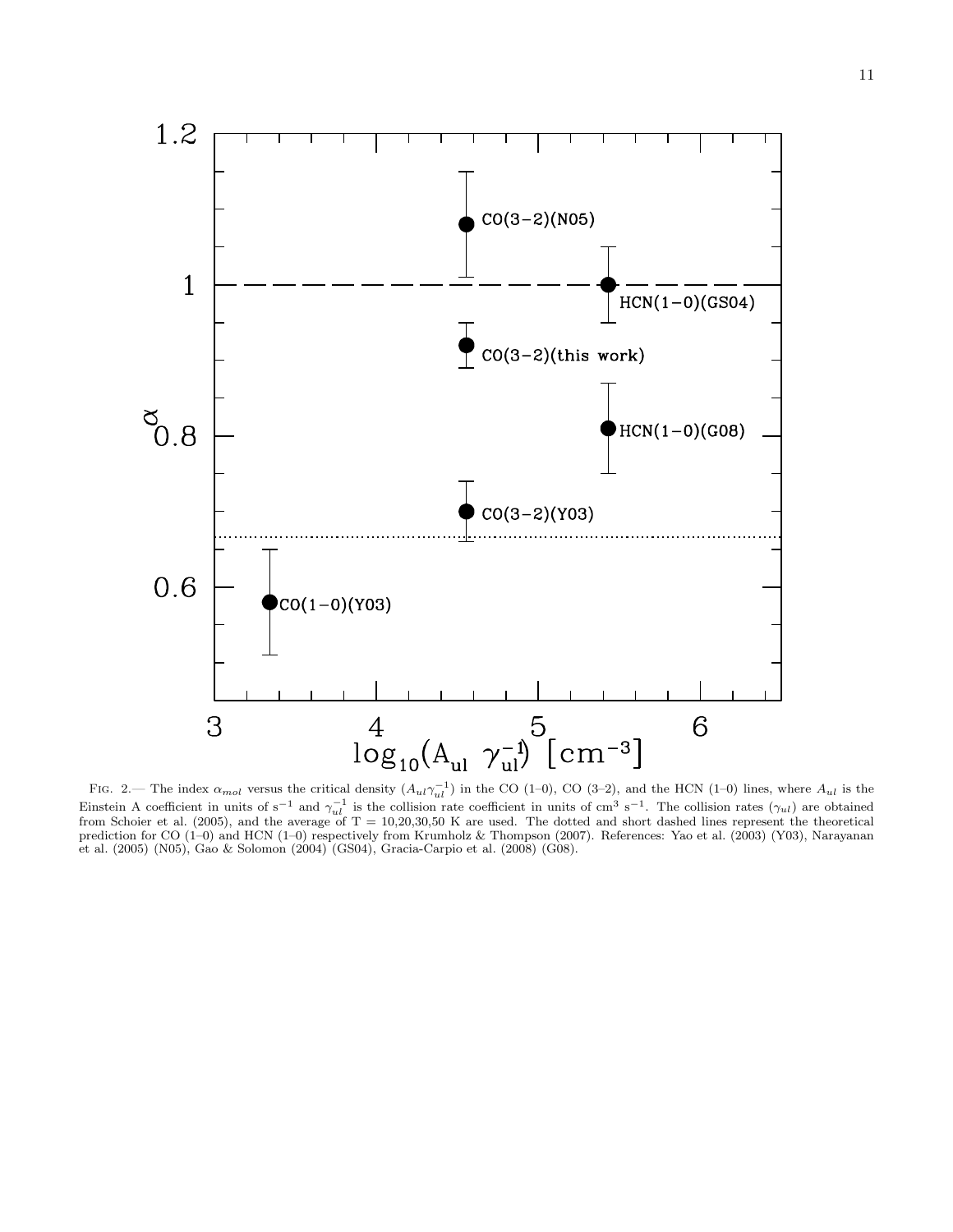

Fig. 3.— Large Velocity Gradient (LVG) modeling of the CO (1–0), CO (3–2) and HCN (1–0) lines. The average of the expected flux (in K km s<sup>-1</sup>) is shown as a function of H<sub>2</sub> density. The error bars represent the range of possible fluxes when the kinetic temperature is varied from 20, 40, 60, 80, and 100K. The adopted LVG parameters are shown in t and  $X_{\text{HCN}} = 10^{-8}$ . We note that changing  $N_{\text{H}_2}$  will shift the absolute flux values for a given  $n_{\text{H}_2}$ , but the general shape remains the same.  $\Delta V = 350$  km s<sup>-1</sup> is the average CO (3-2) FWHM in U/LIRGs.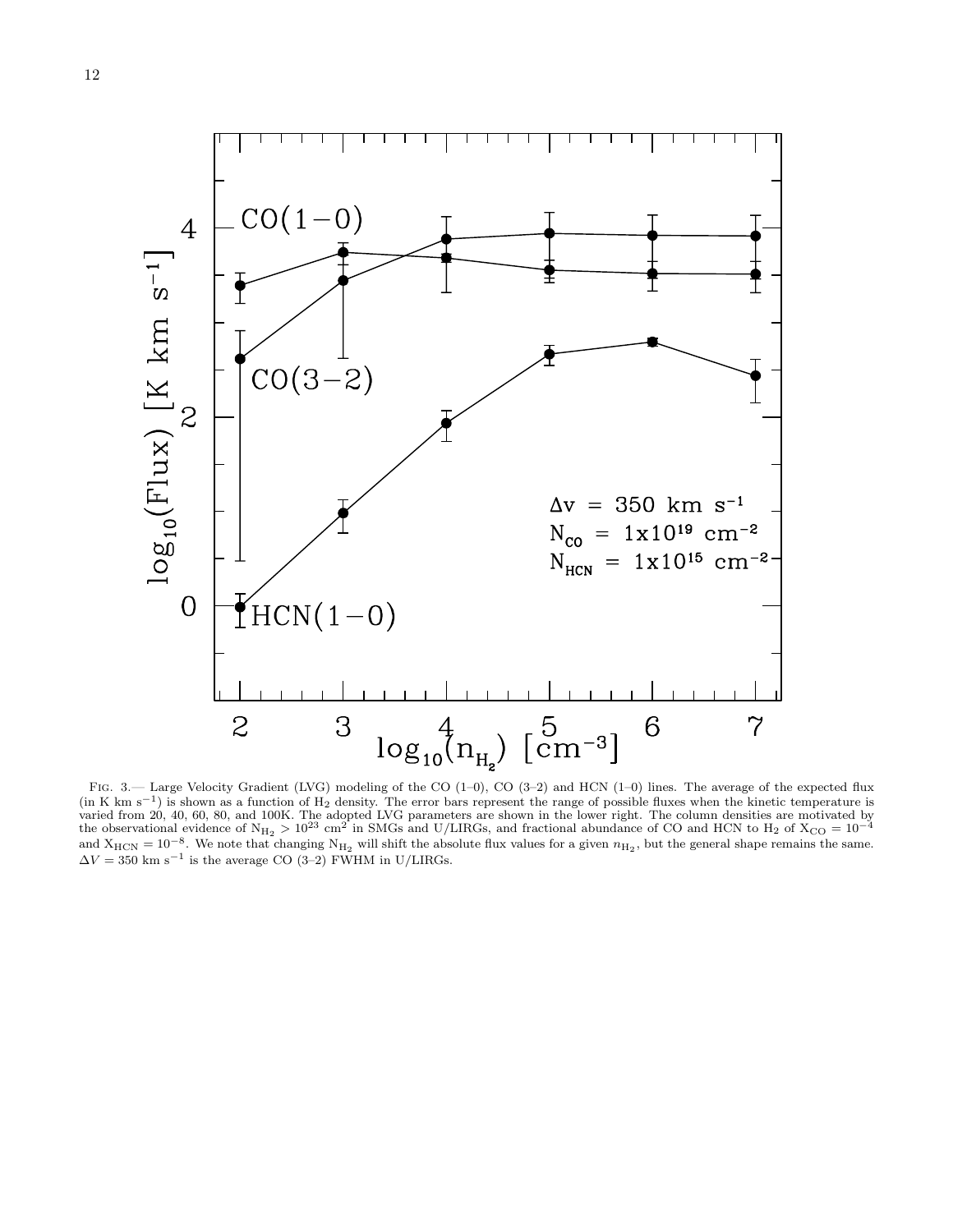

FIG. 4.— (left) The CO (3–2) size plotted against the FIR luminosities. The CO (3–2) minor axis was used for all sources. We note that some of the LIRGs (especially the low luminosity ones) are widely separated merging pairs, and here we have used the source sizes of each CO (3–2) component. Typical error bars are ∼ 0.1 kpc for the U/LIRGs and ∼ 2 kpc for the high redshift sources. We also plot the separation of the widely separated pairs for LIRGs  $(+)$  and SMGs  $(x)$ . (*right*) Same as *left* but with the galaxies with only upper limits to the source size included for completeness.



FIG. 5.— (left) The relation between source diameter (for SMGs, quasars, and LBGs) and the FWHM. (right) Same as left but with the galaxies with only upper limits to the source size included for completeness.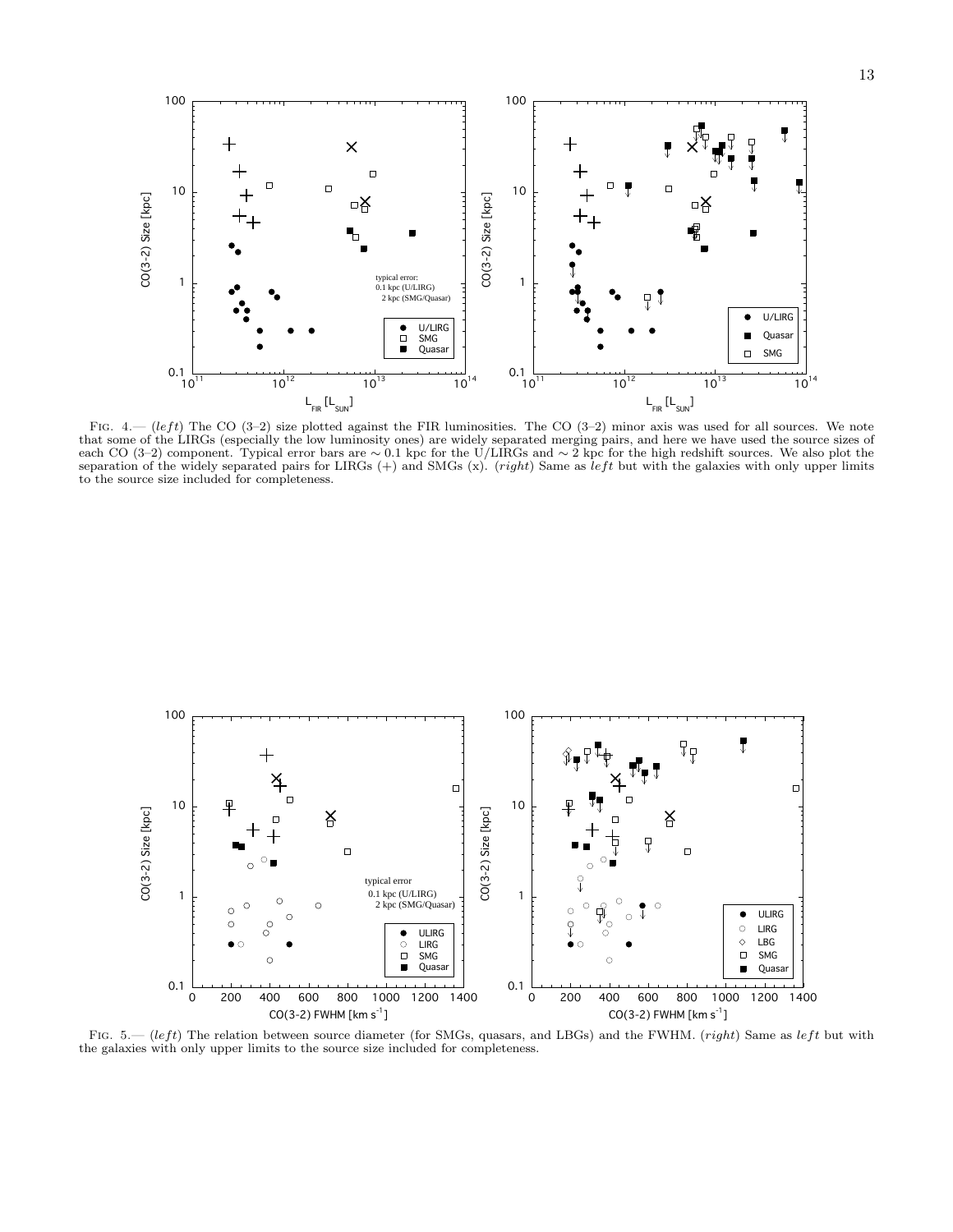TABLE 1 Sample Properties

| Source                             | type                     | Distance <sup>a</sup><br>[Mpc or $z$ ] | Lensing<br>Magnification  | $\log L_{\rm FIR}^{\rm b}$<br>$\mathop{\hbox{\rm L}}\nolimits_\odot$ | $\log L_{1.4}$ <sup>c</sup><br>$\rm [W~Hz^{-1}]$ | $S_{\rm submm}{}^{\rm d}$<br> mJy | Ref. <sup>e</sup>            |
|------------------------------------|--------------------------|----------------------------------------|---------------------------|----------------------------------------------------------------------|--------------------------------------------------|-----------------------------------|------------------------------|
| U/LIRGs                            |                          |                                        |                           |                                                                      |                                                  |                                   |                              |
| IRAS 17208-0014                    | <b>ULIRG</b>             | 189                                    | .                         | 12.41                                                                | 23.55                                            | 48                                | $\mathbf{1}$                 |
| Mrk 231                            | <b>ULIRG</b>             | 179                                    | .                         | 12.31                                                                | 24.08                                            | 80                                | $\mathbf{1}$                 |
| Mrk 273                            | <b>ULIRG</b>             | 166                                    | .                         | 12.08                                                                | 23.68                                            | 56                                | $\mathbf 1$                  |
| IRAS 10565+2448                    | LIRG                     | 191                                    | .                         | 11.93                                                                | 23.40                                            | 15                                | $\mathbf{1}$                 |
| UGC 5101                           | LIRG                     | 174                                    | .                         | 11.87                                                                | 23.79                                            | 37                                | $\mathbf{1}$                 |
| Arp 299                            | LIRG                     | 44 (4.7)                               | .                         | 11.74                                                                | 23.20                                            | 101                               | $\mathbf{1}$                 |
| Arp $55$                           | LIRG                     | 173(9.2)                               | .                         | 11.60                                                                | 23.12                                            | 26                                | $\mathbf{1}$                 |
| Arp 193                            | LIRG                     | 102                                    | .                         | 11.59                                                                | 23.11                                            | 39                                | $\mathbf{1}$                 |
| <b>NGC 6240</b>                    | LIRG                     | 107(0.5)                               | $\cdots$                  | 11.54                                                                | 23.77                                            | 33                                | $\mathbf{1}$                 |
| VV 114                             | <b>LIRG</b>              | 87(5.6)                                | .                         | 11.50                                                                | 23.36                                            | 26                                | $\mathbf{1}$                 |
| NGC 5331<br><b>NGC 2623</b>        | LIRG<br>LIRG             | 145(18.3)<br>80                        | .<br>$\cdots$             | 11.49<br>11.48                                                       | 22.99<br>22.87                                   | 27<br>50                          | $\mathbf{1}$<br>$\mathbf{1}$ |
| NGC 5257/8                         | LIRG                     | 99 (38.4)                              | .                         | 11.43                                                                | 23.03                                            | < 26/104                          | $\mathbf 1$                  |
| NGC 1614                           | LIRG                     | 69                                     | .                         | 11.43                                                                | 22.89                                            | 27                                | $\mathbf{1}$                 |
|                                    |                          |                                        |                           |                                                                      |                                                  |                                   |                              |
| <b>High Redshift Galaxies</b>      |                          |                                        |                           |                                                                      |                                                  |                                   |                              |
| SMMJ02399-0136                     | SMG/QSO                  | 2.808                                  | 2.5                       | 12.98                                                                | 24.57                                            | 9.6                               | 2,3,4,5                      |
| SMMJ0443007+0210                   | <b>SMG</b>               | 2.509<br>2.202                         | 4.4<br>$\overline{\cdot}$ | 12.25                                                                | 23.10                                            | 1.6                               | 4,5,6,7                      |
| SMMJ123549+6215<br>SMMJ123707+6214 | <b>SMG</b><br><b>SMG</b> | 2.49(20)                               | $\overline{\phantom{a}}$  | 12.79<br>12.78                                                       | 24.29<br>24.19                                   | 8.3<br>9.9                        | 6,8<br>6,8                   |
| SMMJ14011+0252                     | <b>SMG</b>               | 2.565                                  | $5$ (or $25-30$ )         | 12.49                                                                | 23.22                                            | 2.9                               | 9,10                         |
| SMMJ16359+6612                     | <b>SMG</b>               | 2.517                                  | 22                        | 11.85                                                                | $\ldots$                                         | 0.7                               | 14,15                        |
| SMMJ163650+4057                    | <b>SMG</b>               | 2.385                                  | $\overline{\cdot}$        | 12.89                                                                | 24.83                                            | 8.2                               | 6,16                         |
| SMMJ163658+4105                    | <b>SMG</b>               | 2.452                                  | $\mathbf{1}$              | 12.79                                                                | 24.48                                            | 10.7                              | 6, 16, 17, 18                |
| SMMJ16371+4053                     | <b>SMG</b>               | 2.380                                  | $\mathbf{1}$              | 12.89                                                                | 24.36                                            | 10.5                              | 17,19                        |
| SMMJ22174+0015                     | <b>SMG</b>               | 3.099                                  | $\mathbf{1}$              | 12.79                                                                | 24.39                                            | 6.3                               | 17,20                        |
| MIPSJ1428                          | <b>SMG</b>               | 1.325                                  | $\overline{\phantom{a}}$  | 13.39                                                                | 24.88                                            | 18.4                              | 21,22                        |
| SMMJ163541+661144                  | <b>SMG</b>               | 3.187                                  | 1.7                       | 13.18                                                                | .                                                | 6.0                               | 39                           |
| SDSSJ1148+5251                     | QSO                      | 6.419                                  | $\overline{\cdot}$        | 13.41                                                                | 25.15                                            | 7.8                               | 23,24                        |
| RXJ0911.4+0551                     | QSO                      | 2.796                                  | 22                        | 12.06                                                                | < 23.95                                          | 1.2                               | 25,26                        |
| LBQS1230+1627B                     | QSO                      | 2.735                                  | $\overline{?}$            | 13.39                                                                | 24.94                                            | $\ldots$                          | 27                           |
| MG0414+0534                        | QSO                      | 2.639                                  | $\overline{\cdot}$        | 13.19                                                                | $\ldots$                                         | 16.7                              | 26,28                        |
| LBQS0018                           | QSO                      | 2.620                                  | $\overline{\cdot}$        | 13.09                                                                | < 25.57                                          | 17.2                              | 29,30                        |
| VCVJ1409+5628                      | QSO                      | 2.583                                  | $\ddot{?}$                | 13.93                                                                | < 25.56                                          | $\ldots$                          | 31                           |
| Cloverleaf                         | QSO                      | 2.558                                  | 11                        | 12.88                                                                | 24.36                                            | 5.4                               | 26,32                        |
| IRAS F10214+4724                   | QSO                      | 2.286                                  | 17                        | 12.73                                                                | 23.23                                            | 2.9                               | 33,34                        |
| SMMJ04135+1027                     | QSO/SMG                  | 2.837                                  | 1.3                       | 13.77                                                                | < 25.72                                          | 19.2                              | $25,\!35$                    |
| HS1002+4400                        | QSO                      | 2.102                                  | $\ddot{?}$                | 13.04                                                                | $\cdots$                                         | 7.3 <sup>f</sup>                  | 36                           |
| RXJ124913-055906                   | QSO                      | 2.247                                  | $\overline{\cdot}$        | 12.85                                                                | $\cdots$                                         | 7.2                               | 36                           |
| SMMJ131444+423814                  | QSO/SMG                  | 2.556                                  | $\ddot{?}$                | 12.48                                                                | .                                                | 3.0                               | 36                           |
| VV96 J140955+562827                | QSO                      | 2.583                                  | $\overline{\cdot}$        | 13.43                                                                | $\cdots$                                         | $35.7^{\rm f}$                    | 36                           |
| VV96 J154359+535903                | QSO                      | 2.370                                  | $\overline{\cdot}$        | 13.00                                                                | $\cdots$                                         | $12.7^f$                          | 36                           |
| HS1611+4719                        | QSO                      | 2.396                                  | $\gamma$                  | 13.08                                                                | $\cdots$                                         | $15.4^{\rm f}$                    | 36                           |
| MS 1512-cB58                       | LBG                      | 2.727                                  | 31.8                      | 10.99                                                                | 22.85                                            | $\ldots$                          | 37                           |
| J213512-010143                     | LBG                      | 3.074                                  | 8                         | 11.48                                                                | < 24.01                                          | $\cdots$                          | 38                           |
| Average <sup>g</sup>               |                          |                                        |                           |                                                                      |                                                  |                                   |                              |
| U/LIRGs                            |                          | $129$ Mpc                              | .                         | 11.74                                                                | 23.37                                            | 49                                |                              |
| <b>ULIRGs</b>                      |                          | $178$ Mpc                              | $\cdots$                  | 12.26                                                                | 23.77                                            | 61                                |                              |
| LIRGs                              |                          | $116$ Mpc                              | $\cdots$                  | 11.60                                                                | 23.27                                            | 45                                |                              |
| <b>SMGs</b>                        |                          | $z = 2.493$                            | 5.3                       | 12.76                                                                | 24.19                                            | 7.8                               |                              |
| Quasars                            |                          | $z = 2.782$                            | 12.8                      | 13.09                                                                | 24.42                                            | 9.0                               |                              |
| LBGs                               |                          | $z = 2.898$                            | 19.9                      | 11.23                                                                | 22.85                                            | $\cdots$                          |                              |

NOTE. — See Appendix of Paper I for the discription of individual sources.

<sup>a</sup>Values for U/LIRGs are given in  $D_L$  (Mpc) and the high redshift population are given in redshifts. For those sources that are resolved into two or more galaxies, the projected nuclear separation derived from 2MASS K-band images are shown in () in units of kpc.

<sup>b</sup>Values are corrected for lensing if the lensing factor is known. See text for an explanation of how the values are derived. The FIR luminosity of cB58, and J213512 were obtained from Baker et al. (2004) and Coppin et al. (2007), respectively.

<sup>c</sup> The 1.4 GHz data were obtained from the NVSS (Condon et al. 1998) for the U/LIRGs, Smail et al. (2002) Chapman et al. (2005) for the SMGs, Carilli et al. (2004) White et al. (1997) Yun et al. (2000), Barvainis, Lonsdale & Antonucci (1996), for the quasars, and Becker et al. (1995) for the LBGs. Values are corrected for lensing if the lensing factor is known.

 $d<sub>SMA</sub>$  880 $\mu$ m flux for the U/LIRGs (paper I). SCUBA 850 $\mu$ m flux for the high redshift galaxies. Values are corrected for lensing magnification when the magnification factor is known.

<sup>e</sup>1. Paper I, 2. Frayer et al. (1998), 3. Genzel et al. (2003), 4. Smail, Ivison, & Blain (1997), 5. Smail et al. (2002), 6. Tacconi et al. (2006), 7. Neri et al. (2003), 8. Chapman et al. (2005), 9. Frayer et al. (1999), 10. Smail et al. (1998), 11. Swinbank et al. (2004), 12. Motohara et al. (2005), 13. Smail, Smith & Ivison (2005), 14. Sheth et al. (2004), 15. Kneib et al. (2004), 16. Scott et al. (2002), 17. Greve et al. (2005), 18. Ivison et al. (2002), 19. Greve et al. (2004), 20. Barger, Cowie & Sanders (1999), 21. Iono et al. (2006a), 22. Borys et al. (2006), 23. Walter et al. (2004), 24. Robson et al. (2004), 25. Hainline et al. (2004), 26. Barvainis & Ivison (2002), 27. Guilloteau et al. (1999), 28. Barvainis et al. (1998), 29. Solomon & vanden Bout (2005), 30. Priddey et al. (2003), 31. Beelen et al. (2004), 32. Weiss et al. (2003), 33. Downes, Solomon & Radford (1995), 34. Rowan-Robinson et al. (1993), 35. Knudsen, van der Werf, & Jaffe (2003), 36. Coppin et al. (2008), 37. Baker et al. (2004), 38. Coppin et al. (2007), 39. Knudsen et al. (2008)

f Scaled the 1.2 mm flux in Coppin et al. (2008) to the  $850\mu$ m flux by assuming  $\beta = 1.5$ .

 $^{\rm g}$  Excluding limits.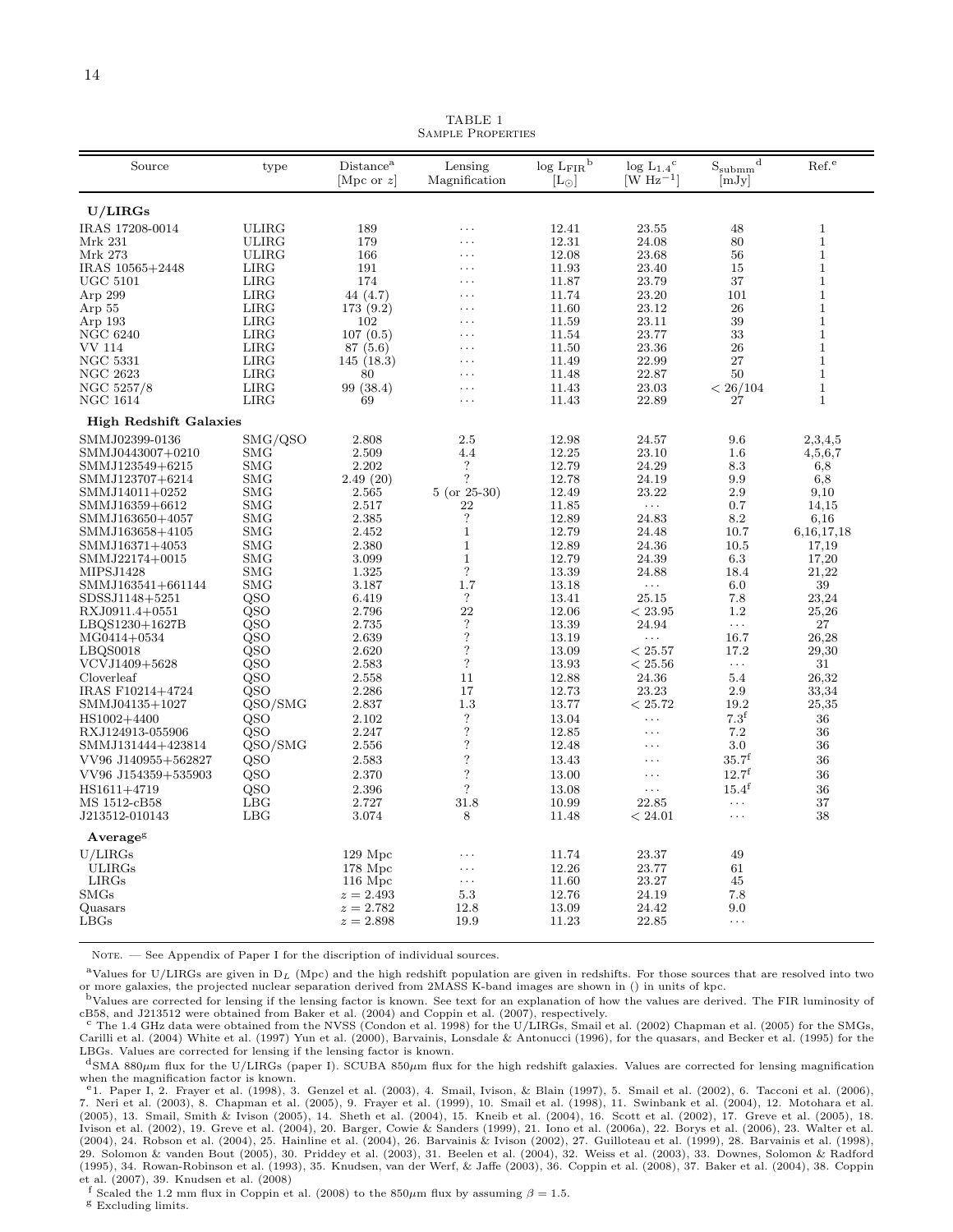| Source                             | ${\rm L'_{CO(3-2)}}\dagger$              | $\Delta$ FWHM                | Source Size <sup>a</sup> †                                  | $L_{\rm FIR}$<br>$\lambda$                           |
|------------------------------------|------------------------------------------|------------------------------|-------------------------------------------------------------|------------------------------------------------------|
|                                    |                                          |                              |                                                             | $\sqrt{\frac{L'_{\text{CO(3)}}}{L'_{\text{CO(3)}}}}$ |
| U/LIRGs                            |                                          |                              |                                                             |                                                      |
| IRAS 17208-0014                    | $4.5 \times 10^9$                        | 570                          | $< 1.0 \times < 0.8$                                        | 564(2.75)                                            |
| Mrk 231                            | $2.6 \times 10^9$<br>$3.2 \times 10^{9}$ | 200<br>500                   | $0.5 \times 0.3$                                            | 793 (2.90)                                           |
| Mrk 273                            | $1.9 \times 10^{9}$                      |                              | $0.4 \times 0.3$                                            | 378 (2.58)                                           |
| IRAS 10565+2448<br><b>UGC 5101</b> | $1.7 \times 10^{9}$                      | 200                          | $1.0 \times 0.7$<br>$1.1 \times 0.8$                        | 439 (2.64)<br>448(2.65)                              |
| Arp 299 $(total)^c$                | $1.3 \times 10^{9}$                      | 650<br>$\ldots$              | $\cdots$                                                    | 409(2.61)                                            |
| Arp 299E                           | $8.4 \times 10^8$                        | 400                          | $0.3 \times 0.2$                                            | $\ldots$                                             |
| Arp 299W                           | $3.1 \times 10^{8}$                      | 250                          | $0.4 \times 0.3$                                            | $\ldots$                                             |
| Arp $55 \text{ (total)}^c$         | $1.1 \times 10^{9}$                      | $\ldots$                     | $\ldots$                                                    | 349(2.54)                                            |
| Arp $55N$                          | $7.4 \times 10^{8}$                      | 200                          | $0.5 \times 0.5$                                            | $\cdots$                                             |
| Arp 55S                            | $4.1 \times 10^{8}$                      | 200                          | $< 0.8 \times < 0.5$                                        | $\cdots$                                             |
| Arp 193                            | $2.4 \times 10^{9}$                      | 380                          | $1.6 \times 0.4$                                            | 159(2.20)                                            |
| <b>NGC 6240</b>                    | $7.4 \times 10^{9}$                      | 500                          | $0.9 \times 0.6$                                            | 47 (1.68)                                            |
| <b>VV 114</b>                      | $3.1 \times 10^9$                        | 300                          | $3.0 \times 2.2$                                            | 102(2.01)                                            |
| NGC 5331 $(total)^c$               | $2.6 \times 10^{9}$                      | $\ldots$                     | $\cdots$                                                    | 117(2.07)                                            |
| <b>NGC 5331S</b>                   | $2.2 \times 10^9$                        | 450                          | $1.5 \times 0.9$                                            | $\ldots$                                             |
| NGC 5331N                          | $4.3 \times 10^8$                        | 370                          | $<1.9\times<0.8$                                            | $\ldots$                                             |
| <b>NGC 2623</b>                    | $1.0 \times 10^{9}$                      | 400                          | $0.5 \times 0.5$                                            | 291 (2.46)                                           |
| NGC 5257/8 $(total)^c$             | $3.0 \times 10^{9}$                      | $\ldots$                     | $\ldots$                                                    | 93 (1.97)                                            |
| <b>NGC 5257</b>                    | $6.7 \times 10^8$                        | 250                          | $< 3.1 \times < 1.6^{\rm d}$                                | $\ldots$                                             |
| <b>NGC 5258</b>                    | $2.2 \times 10^{9}$                      | $370^{\circ}$                | $3.1 \times 2.6^d$                                          | $\ldots$                                             |
| <b>NGC 1614</b>                    | $8.6 \times 10^8$                        | 280                          | $1.0 \times 0.8$                                            | 314(2.50)                                            |
| <b>High Redshift Galaxies</b>      |                                          |                              |                                                             |                                                      |
| SMMJ02399-0136                     | $4.7 \times 10^{10}$                     | $1360 \pm 50$                | 16                                                          | 203(2.31)                                            |
| SMMJ0443007+0210                   | $1.0 \times 10^{10}$                     | $350 \pm 40$                 | $< 3.1 \times < 0.7$                                        | 171(2.23)                                            |
| SMMJ123549+6215                    | $4.2 \times 10^{10}$                     | $600 \pm 50$                 | $<$ 4.2 $(2.5)$ <sup>f</sup>                                | 149(2.17)                                            |
| SMMJ123707+6214 (total)            | $2.9 \times 10^{10}$                     | $\ldots$                     | $\cdots$                                                    | 206(2.31)                                            |
| SMMJ123707+6214SW                  | $1.9 \times 10^{10}$                     | $430 \pm 60$                 | 7.3                                                         | $\cdots$                                             |
| SMMJ123707+6214NE                  | $1.0 \times 10^{10}$                     | $430 \pm 60$                 | < 4.0                                                       | $\ldots$                                             |
| SMMJ14011+0252                     | $1.9 \times 10^{10}$                     | $190 \pm 11$                 | 11                                                          | 164(2.21)                                            |
| SMMJ16359+6612                     | $3.6 \times 10^{9}$ g                    | $500 \pm 100$                | $12\times < 6$                                              | 196 (2.29)                                           |
| SMMJ163650+4057                    | $6.9 \times 10^{10}$                     | $710 \pm 50$                 | $6.5 \times < 3.3$                                          | 113(2.05)                                            |
| SMMJ163658+4105                    | $5.6 \times 10^{10}$                     | $800 \pm 50$                 | $3.2\,$                                                     | 110(2.04)                                            |
| SMMJ16371+4053                     | $3.0 \times 10^{10}$                     | $830 \pm 130$                | $< 60 \times < 41$                                          | 262(2.42)                                            |
| SMMJ22174+0015                     | $3.7 \times 10^{10}$                     | $780 \pm 100$                | $< 69 \times < 50$                                          | 166 (2.22)                                           |
| MIPS-J1428                         | $1.4 \times 10^{11}$                     | $386 \pm 104$                | $< 36\,$                                                    | 173 (2.24)                                           |
| SMMJ163541+661144                  | $2.8 \times 10^{10}$                     | $284 \pm 50$                 | $< 57 \times < 41$                                          | 536 (2.73)                                           |
| SDSSJ1148+5251                     | $2.6 \times 10^{10}$                     | 280                          | $3.6 \times < 1.4$                                          | 1000(3.00)                                           |
| RXJ0911.4+0551                     | $5.1\times10^9$                          | $350 \pm 60$                 | $< 22 \times < 12$                                          | 222(2.35)                                            |
| LBQS1230+1627B                     | $3.0 \times 10^{10}$                     | $\ldots$                     | $< 48 \times < 24$                                          | 816 (2.91)                                           |
| MG0414+0534                        | $9.2 \times 10^{10}$                     | 580                          | $<\,24$                                                     | 168(2.23)                                            |
| LBQS0018                           | $5.4 \times 10^{10}$                     | $163 \pm 29$                 | $\ldots$                                                    | 227 (2.36)                                           |
| VCVJ1409+5628                      | $7.9\times10^{10}$                       | $311 \pm 28$                 | $<20\times<13$                                              | 1084 (3.03)                                          |
| Cloverleaf                         | $4.0 \times 10^{10}$                     | $416 \pm 6$                  | $< 20 \times < 12(2.4)$                                     | 188(2.27)                                            |
| IRASF10214+4724                    | $6.7 \times 10^{9}$                      | $220 \pm 30$                 | $3.8 \times < 2.5$                                          | 804 (2.91)                                           |
| SMMJ04135+1027                     | $1.7 \times 10^{11}$                     | $340 \pm 120$                | $<96\times<48$                                              | 351 (2.55)                                           |
| HS1002+4400                        | $4.2 \times 10^{10}$                     | $640 \pm 160$                | $< 38 \times < 28$                                          | 262(2.42)                                            |
| RXJ124913-055906                   | $3.6 \times 10^{10}$                     | $1090 \pm 340$               | $< 73 \times < 54$                                          | 194(2.29)                                            |
| SMMJ131444+423814                  | $1.2 \times 10^{10}$                     | $550 \pm 220$                | $< 42 \times < 33$                                          | 250 (2.40)                                           |
| VV96 J140955+562827                | $8.2 \times 10^{10}$                     | $310 \pm 30$                 | $< 19 \times < 14$                                          | 329 (2.52)                                           |
| VV96 J154359+535903                | $3.1 \times 10^{10}$                     | $520 \pm 140$                | $< 46 \times < 29$                                          | 323 (2.51)                                           |
| HS1611+4719                        | $5.1 \times 10^{10}$                     | $230 \pm 40$                 | $< 41 \times < 33$                                          | 235 (2.37)                                           |
| MS1512-cB58<br>J213512-010143      | $4.4 \times 10^8$<br>$2.9 \times 10^{9}$ | $174 \pm 43$<br>$190 \pm 24$ | $< 65 \times < 38$ (2.0) <sup>h</sup><br>$< 48 \times < 42$ | 224(2.35)<br>105(2.02)                               |
| Average <sup>i</sup>               |                                          |                              |                                                             |                                                      |
| U/LIRGs                            | $(2.6 \pm 0.5) \times 10^9$              | $360\pm30$                   | $(1.1 \times 0.8) \pm 0.3$                                  | $322 \pm 56$                                         |
| <b>ULIRGs</b>                      | $(3.4 \pm 0.6) \times 10^9$              | $420 \pm 110$                | $(0.5 \times 0.3) \pm 0.1$                                  | $578 \pm 120$                                        |
| LIRGs                              | $(2.4 \pm 0.6) \times 10^9$              | $350 \pm 30$                 | $(1.3 \times 0.9) \pm 0.3$                                  | $252 \pm 46$                                         |
| <b>SMGs</b>                        | $(4.4 \pm 1.1) \times 10^{10}$           | $590 \pm 90$                 | $8.4 \pm 1.9$                                               | $194 \pm 20$                                         |
| Quasars                            | $(5.0 \pm 1.0) \times 10^{10}$           | $430 \pm 60$                 | $3.3 \pm 0.4$                                               | $430 \pm 83$                                         |
| LBGs                               | $(1.6 \pm 1.2) \times 10^9$              | $180 \pm 10$                 | $\cdots$                                                    | $170 \pm 60$                                         |
|                                    |                                          |                              |                                                             |                                                      |

TABLE 2 CO (3–2) Derived Properties

NOTE. — Units are [K km s<sup>-1</sup> pc<sup>2</sup>] for log L'<sub>CO(3-2</sub>), [km s<sup>-1</sup>] for  $\Delta$  FWHM, [kpc] for source size, and [L<sub>⊙</sub> (K km s<sup>-1</sup> pc<sup>-2</sup>)<sup>-1</sup>)] for  $L_{\rm FIR}/L'_{\rm CO(3-2)}$  in linear and logarithmic scales.

<sup>a</sup> The deconvolved source size. Gaussian fits for IRAS 17208-0014, Arp 55S, NGC 5331N, NGC 5257 give only the upper limits shown. Sizes derived from CO transitions other than CO (3–2) are used for some of the high redshift sources. For high redshift sources with known luminosity magnification factors, we have scaled the CO size by the square root of the luminosity magnification assuming that the surface brightness is conserved during gravitational lensing.